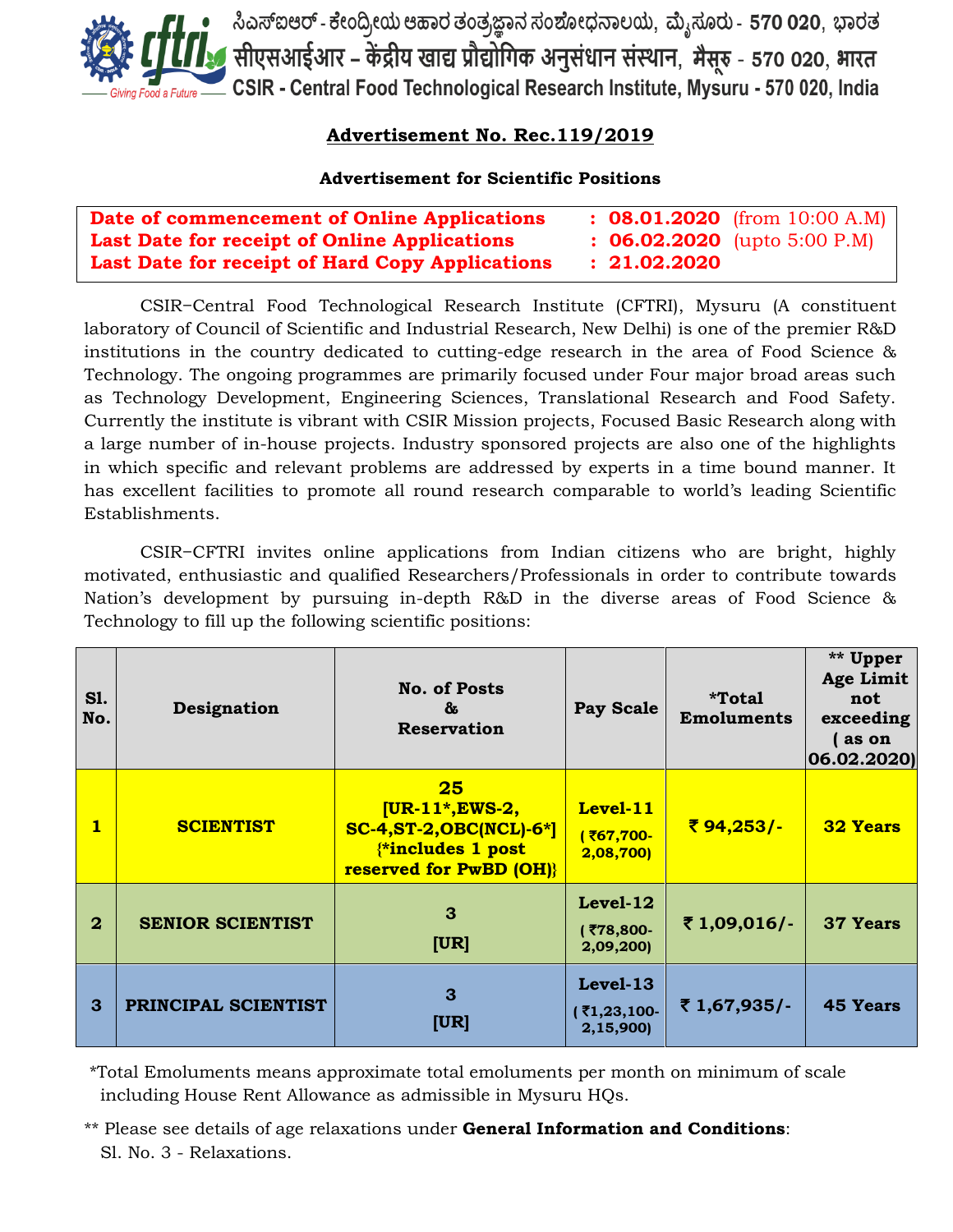The minimum essential qualifications, experience, etc. for all the above posts are as under:-

| Post Code: S-01: 1 Post [OBC(NCL)-01]<br>Pay Matrix : Level 11 (Rs.67,700-2,08,700)                                                                                                                                                                           | <b>SCIENTIST</b>                                                                                                                                                              |                                                                                                                                                                                                                 |  |
|---------------------------------------------------------------------------------------------------------------------------------------------------------------------------------------------------------------------------------------------------------------|-------------------------------------------------------------------------------------------------------------------------------------------------------------------------------|-----------------------------------------------------------------------------------------------------------------------------------------------------------------------------------------------------------------|--|
| <b>Essential Qualification(s)</b>                                                                                                                                                                                                                             | <b>Desirable Qualification(s)/Experience</b>                                                                                                                                  | <b>Job Requirements/Nature</b><br>of Job                                                                                                                                                                        |  |
| Minimum Two Years of Work<br>Ph.D. Submitted.<br>Experience in Statistical Analysis/<br>Data Processing/ Data Analysis.<br><u>Areas:</u><br><b>OR</b><br>Statistics / Mathematics.<br>Diploma/Certificate course in<br>Project Planning and Management.       |                                                                                                                                                                               | To actively contribute in<br>planning and monitoring of<br>R&D and allied activities of<br>the institute including<br>teaching.                                                                                 |  |
|                                                                                                                                                                                                                                                               | Post Code: S-02: 1 Post [UR-01]<br>Pay Matrix : Level 11 (Rs.67,700-2,08,700)                                                                                                 | <b>SCIENTIST</b>                                                                                                                                                                                                |  |
| <b>Essential Qualification(s)</b>                                                                                                                                                                                                                             | <b>Desirable Qualification(s)/Experience</b>                                                                                                                                  | <b>Job Requirements/Nature</b>                                                                                                                                                                                  |  |
| M.E / M.Tech having B.E / B.Tech<br>degree.<br><b>OR</b><br>Ph.D. (Engg.) submitted having<br>B.E / B.Tech degree.<br>Areas:<br>Computer Science & Engineering/<br>Computer Engineering/<br>Information Technology.                                           | Minimum Two Years of Work<br>Experience in Computer applications/<br>Machine Learning/ Data Analytics/<br>Artificial Intelligence/ Information<br>Technology / Data Analysis. | of Job<br>To coordinate with other<br>departments and teaching<br>computer applications.                                                                                                                        |  |
| Post Code: S-03: 1 Post [UR-01]                                                                                                                                                                                                                               | <b>SCIENTIST</b>                                                                                                                                                              |                                                                                                                                                                                                                 |  |
|                                                                                                                                                                                                                                                               | Pay Matrix : Level 11 (Rs.67,700-2,08,700)                                                                                                                                    |                                                                                                                                                                                                                 |  |
| <b>Essential Qualification(s)</b>                                                                                                                                                                                                                             | <b>Desirable Qualification(s)/Experience</b>                                                                                                                                  | <b>Job Requirements/Nature</b><br>of Job                                                                                                                                                                        |  |
| Minimum Two Years of Work<br>M.E /M.Tech having B.E /B.Tech<br>Experience in design and development<br>degree.<br>of equipment.<br><b>OR</b><br>Ph.D. (Engg.) Submitted having<br>B.E / B. Tech degree.<br>Areas:<br>Mechanical Engineering/<br>Mechatronics. |                                                                                                                                                                               | To carry out R&D in the<br>design of food processing<br>equipment including<br>traditional food machinery<br>and also to carry out<br>research in the area of food<br>processing and technology<br>development. |  |
| Post Code: S-04: 1 Post [UR-01]                                                                                                                                                                                                                               | <b>SCIENTIST</b>                                                                                                                                                              |                                                                                                                                                                                                                 |  |
| Pay Matrix : Level 11 (Rs.67,700-2,08,700)                                                                                                                                                                                                                    |                                                                                                                                                                               |                                                                                                                                                                                                                 |  |
| <b>Essential Qualification(s)</b>                                                                                                                                                                                                                             | <b>Desirable Qualification(s)/Experience</b>                                                                                                                                  | <b>Job Requirements/Nature</b><br>of Job                                                                                                                                                                        |  |
| Ph.D. (Sci.) Submitted<br>Areas :<br>Chemistry/ Analytical Chemistry.                                                                                                                                                                                         | Minimum Two Years of Work<br>Experience in Analysis / Analytical<br>methods in NABL accredited<br>laboratories.                                                               | To carry out Food analysis<br>for quality control<br>including development of<br>methods/Protocols.                                                                                                             |  |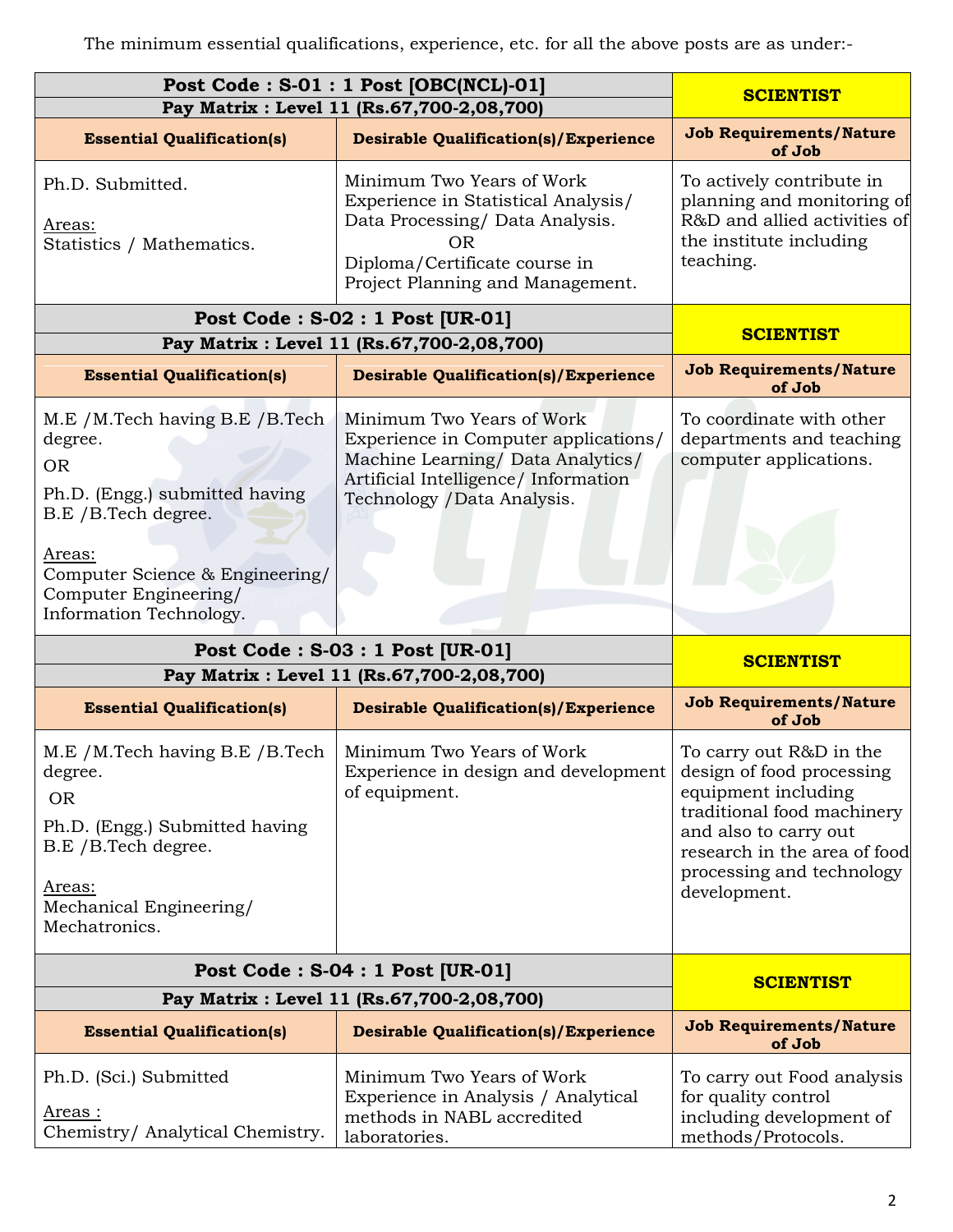| Post Code: S-05: 7 Posts [OBC(NCL)-02, SC-01, ST-01,                                                                                                                                                                                                                                                        | <b>SCIENTIST</b>                                                                                                                                                                                                                                                                                                                                                                                                                                                                                                                                                                                                                                                                           |                                                                                                                                                          |
|-------------------------------------------------------------------------------------------------------------------------------------------------------------------------------------------------------------------------------------------------------------------------------------------------------------|--------------------------------------------------------------------------------------------------------------------------------------------------------------------------------------------------------------------------------------------------------------------------------------------------------------------------------------------------------------------------------------------------------------------------------------------------------------------------------------------------------------------------------------------------------------------------------------------------------------------------------------------------------------------------------------------|----------------------------------------------------------------------------------------------------------------------------------------------------------|
| Pay Matrix : Level 11 (Rs.67,700-2,08,700)                                                                                                                                                                                                                                                                  |                                                                                                                                                                                                                                                                                                                                                                                                                                                                                                                                                                                                                                                                                            |                                                                                                                                                          |
| <b>Essential Qualification(s)</b>                                                                                                                                                                                                                                                                           | <b>Desirable Qualification(s)/Experience</b>                                                                                                                                                                                                                                                                                                                                                                                                                                                                                                                                                                                                                                               | <b>Job Requirements/Nature</b><br>of Job                                                                                                                 |
| M.E / M.Tech<br><b>OR</b><br>Ph.D. (Engg. / Sci.) submitted.<br>Areas:<br>Food Technology/<br>Food Engineering & Technology /<br>Food Process Engineering/<br>Food Processing Technology/<br>Food Science & Technology.                                                                                     | (1) Minimum Two Years of Work<br>To carry out R&D in Food<br>Technology related to<br>Experience in different aspects of Food<br>Processing/Food Production /<br>Meat, Fish Product / Process<br>Food Science & Technology including<br>Development/Food<br>Meat, Fish and Poultry related fields/<br>Packaging / Fruits and<br>Food Packaging/Fruits and Vegetables<br>Vegetables process/ Product<br>Process/ Baking and Confectionery/<br>Development/Baking and<br>Oil & Fat processing.<br>Confectionery Technology/<br>Traditional Foods/Oil seed<br>OR<br>Technology and Food<br>(2) PG Diploma in any one of the above<br>Processing.<br>areas.<br>Post Code: S-06: 1 Post [UR-01] |                                                                                                                                                          |
|                                                                                                                                                                                                                                                                                                             | Pay Matrix : Level 11 (Rs.67,700-2,08,700)                                                                                                                                                                                                                                                                                                                                                                                                                                                                                                                                                                                                                                                 | <b>SCIENTIST</b>                                                                                                                                         |
| <b>Essential Qualification(s)</b>                                                                                                                                                                                                                                                                           | <b>Desirable Qualification(s)/Experience</b>                                                                                                                                                                                                                                                                                                                                                                                                                                                                                                                                                                                                                                               | <b>Job Requirements/Nature</b><br>of Job                                                                                                                 |
| Ph.D. (Sci.) Submitted.<br>Minimum Two Years of Work Experience<br>in Plant/ Algal Biotechnology/<br>Areas:<br>Downstream Processing.<br>Biotechnology / Industrial<br>Biotechnology / Plant Biotechnology.                                                                                                 |                                                                                                                                                                                                                                                                                                                                                                                                                                                                                                                                                                                                                                                                                            | To carry out R&D activities in<br>the areas of Plant Tissue<br>Culture / Plant Biotechnology                                                             |
| Post Code: S-07: 2 Posts [SC-01, UR-01]                                                                                                                                                                                                                                                                     | <b>SCIENTIST</b>                                                                                                                                                                                                                                                                                                                                                                                                                                                                                                                                                                                                                                                                           |                                                                                                                                                          |
|                                                                                                                                                                                                                                                                                                             | Pay Matrix : Level 11 (Rs.67,700-2,08,700)                                                                                                                                                                                                                                                                                                                                                                                                                                                                                                                                                                                                                                                 |                                                                                                                                                          |
| <b>Essential Qualification(s)</b>                                                                                                                                                                                                                                                                           | <b>Desirable Qualification(s)/Experience</b>                                                                                                                                                                                                                                                                                                                                                                                                                                                                                                                                                                                                                                               | <b>Job Requirements/Nature</b><br>of Job                                                                                                                 |
| M.E /M.Tech<br>Minimum Two Years of Work Experience<br>in Biotechnology/Fermentation/<br><u>Areas:</u><br>Downstream Processing.<br>Biotechnology/Industrial<br>Biotechnology/Bioprocess Engg.<br><b>OR</b><br>Ph.D. (Sci.) Submitted<br>Areas:<br>Biotechnology / Microbiology/<br>Bioprocess Engineering. |                                                                                                                                                                                                                                                                                                                                                                                                                                                                                                                                                                                                                                                                                            | To carry out R&D activities in<br>the areas of Biotechnology/<br>Metagenomics/ Gene<br>Technologies in Food<br>Fermentation and Microbial<br>Sanitation. |
| Post Code: S-08: 1 Post [UR-01]<br>Pay Matrix : Level 11 (Rs.67,700-2,08,700)                                                                                                                                                                                                                               | <b>SCIENTIST</b>                                                                                                                                                                                                                                                                                                                                                                                                                                                                                                                                                                                                                                                                           |                                                                                                                                                          |
| <b>Essential Qualification(s)</b>                                                                                                                                                                                                                                                                           | <b>Desirable Qualification(s)/Experience</b>                                                                                                                                                                                                                                                                                                                                                                                                                                                                                                                                                                                                                                               | <b>Job Requirements/Nature</b><br>of Job                                                                                                                 |
| Ph.D. (Sci.) Submitted<br>Areas:<br>Chemistry/Entomology/Zoology.                                                                                                                                                                                                                                           | Minimum Two Years of Work Experience<br>in Biofumigation/Storage of Food Grains.                                                                                                                                                                                                                                                                                                                                                                                                                                                                                                                                                                                                           | To carry out research in Food<br>Grain Storage, Pest &<br>Infestation control.                                                                           |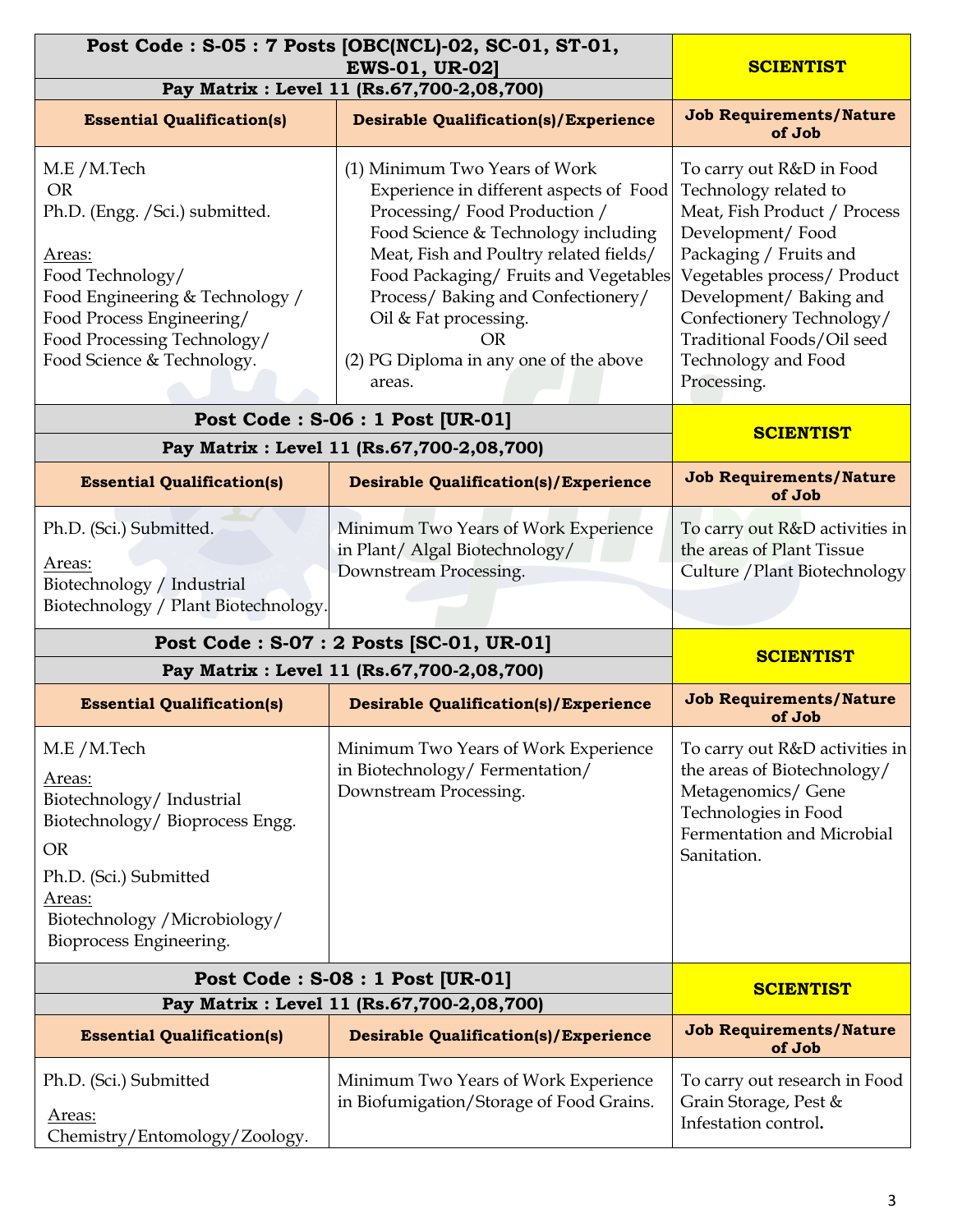| Post Code: S-09: 2 Posts* [UR-01, OBC(NCL)-01]                                                                                                                                                                                                                                                                                                                                                                                                  | <b>SCIENTIST</b>                                                                                                                                                                                                                                                                  |                                                                                                                                                 |
|-------------------------------------------------------------------------------------------------------------------------------------------------------------------------------------------------------------------------------------------------------------------------------------------------------------------------------------------------------------------------------------------------------------------------------------------------|-----------------------------------------------------------------------------------------------------------------------------------------------------------------------------------------------------------------------------------------------------------------------------------|-------------------------------------------------------------------------------------------------------------------------------------------------|
| Pay Matrix : Level 11 (Rs.67,700-2,08,700)                                                                                                                                                                                                                                                                                                                                                                                                      |                                                                                                                                                                                                                                                                                   |                                                                                                                                                 |
| <b>Essential Qualification(s)</b>                                                                                                                                                                                                                                                                                                                                                                                                               | <b>Desirable Qualification(s)/Experience</b>                                                                                                                                                                                                                                      | <b>Job Requirements/Nature</b><br>of Job                                                                                                        |
| M.E /M.Tech<br><b>OR</b><br>Ph.D. (Engg. / Sci.) submitted.<br>Areas:<br>Food Technology/<br>Food Engineering & Technology /<br>Food Science & Technology/<br>Food Process Engineering/<br>Food Processing Technology/<br>Food Technology & Management.                                                                                                                                                                                         | A full-time MBA degree or PG Diploma<br>with specializations in Technology<br>Management /Marketing/<br>Entrepreneurship.<br>OR<br>Minimum Two Years of Work<br>Experience in Market Research/<br>Financial Modeling/ Business<br>Planning and Incubation/Technology<br>Transfer. | Liaising with the Industry<br>in supporting the projects<br>and technology transfer<br>activities (entrepreneurs<br>and institutional clients). |
|                                                                                                                                                                                                                                                                                                                                                                                                                                                 | Post Code: S-10: 1 Post [OBC(NCL)-01]                                                                                                                                                                                                                                             | <b>SCIENTIST</b>                                                                                                                                |
|                                                                                                                                                                                                                                                                                                                                                                                                                                                 | Pay Matrix : Level 11 (Rs.67,700-2,08,700)                                                                                                                                                                                                                                        |                                                                                                                                                 |
| <b>Essential Qualification(s)</b>                                                                                                                                                                                                                                                                                                                                                                                                               | <b>Desirable Qualification(s)/Experience</b>                                                                                                                                                                                                                                      | <b>Job Requirements/Nature</b><br>of Job                                                                                                        |
| M.E / M.Tech having B.E / B.Tech<br>degree.<br><b>OR</b><br>Ph.D. (Engg.) submitted having<br>B.E / B.Tech degree.<br>Areas:                                                                                                                                                                                                                                                                                                                    | Minimum Two Years of Experience in<br>the application of Artificial Intelligence<br>/Mechatronics/ Interfacing processing<br>with equipment/ Machine Learning<br>and Database Management Systems.                                                                                 |                                                                                                                                                 |
| Chemical Engineering/<br>Mechanical Engineering.                                                                                                                                                                                                                                                                                                                                                                                                |                                                                                                                                                                                                                                                                                   |                                                                                                                                                 |
| Post Code: S-11: 1 Post [UR-01]<br>Pay Matrix : Level 11 (Rs.67,700-2,08,700)                                                                                                                                                                                                                                                                                                                                                                   | <b>SCIENTIST</b>                                                                                                                                                                                                                                                                  |                                                                                                                                                 |
| <b>Essential Qualification(s)</b>                                                                                                                                                                                                                                                                                                                                                                                                               | <b>Desirable Qualification(s)/Experience</b>                                                                                                                                                                                                                                      | <b>Job Requirements/Nature</b><br>of Job                                                                                                        |
| M.E / M.Tech having B.E / B.Tech<br>(1) Minimum Two Years of Work<br>Experience in Food Processing/<br>degree.<br>Grain Processing.<br><b>OR</b><br>OR<br>Ph.D. (Engg. / Sci.) (Submitted)<br>(2) Minimum Two Years of Work<br>having B.E / B.Tech degree.<br>Experience in Design software like<br>Areas:<br>CAD/ CATIA/Pro E/ Ansys etc.<br>Mechanical Engineering/<br>Production Engineering/<br>Electronics & Communication<br>Engineering. |                                                                                                                                                                                                                                                                                   | To carry out R&D in the<br>Design of Grain<br>Processing Machinery,<br>Grain Processes and<br>Technology Development.                           |
| Post Code: S-12: 1 Post [ST-01]                                                                                                                                                                                                                                                                                                                                                                                                                 |                                                                                                                                                                                                                                                                                   | <b>SCIENTIST</b>                                                                                                                                |
| Pay Matrix : Level 11 (Rs.67,700-2,08,700)                                                                                                                                                                                                                                                                                                                                                                                                      | (For RC GUWAHATI)                                                                                                                                                                                                                                                                 |                                                                                                                                                 |
| <b>Essential Qualification(s)</b>                                                                                                                                                                                                                                                                                                                                                                                                               | <b>Desirable Qualification(s)/Experience</b>                                                                                                                                                                                                                                      | <b>Job Requirements/Nature</b><br>of Job                                                                                                        |
| $M.E/M.$ Tech<br><b>OR</b><br>Ph.D. (Engg. / Sci.) submitted.                                                                                                                                                                                                                                                                                                                                                                                   | Minimum Two Years of Work<br>Experience in Production/Process<br>Development/ Product Development/<br>Food Processing & Technology/<br>Industrial Liasioning.                                                                                                                     | To carry out Liaison<br>activities with Food<br>Industries/Govt. Agencies<br>in coordination with Head<br>Quarters and to carry out             |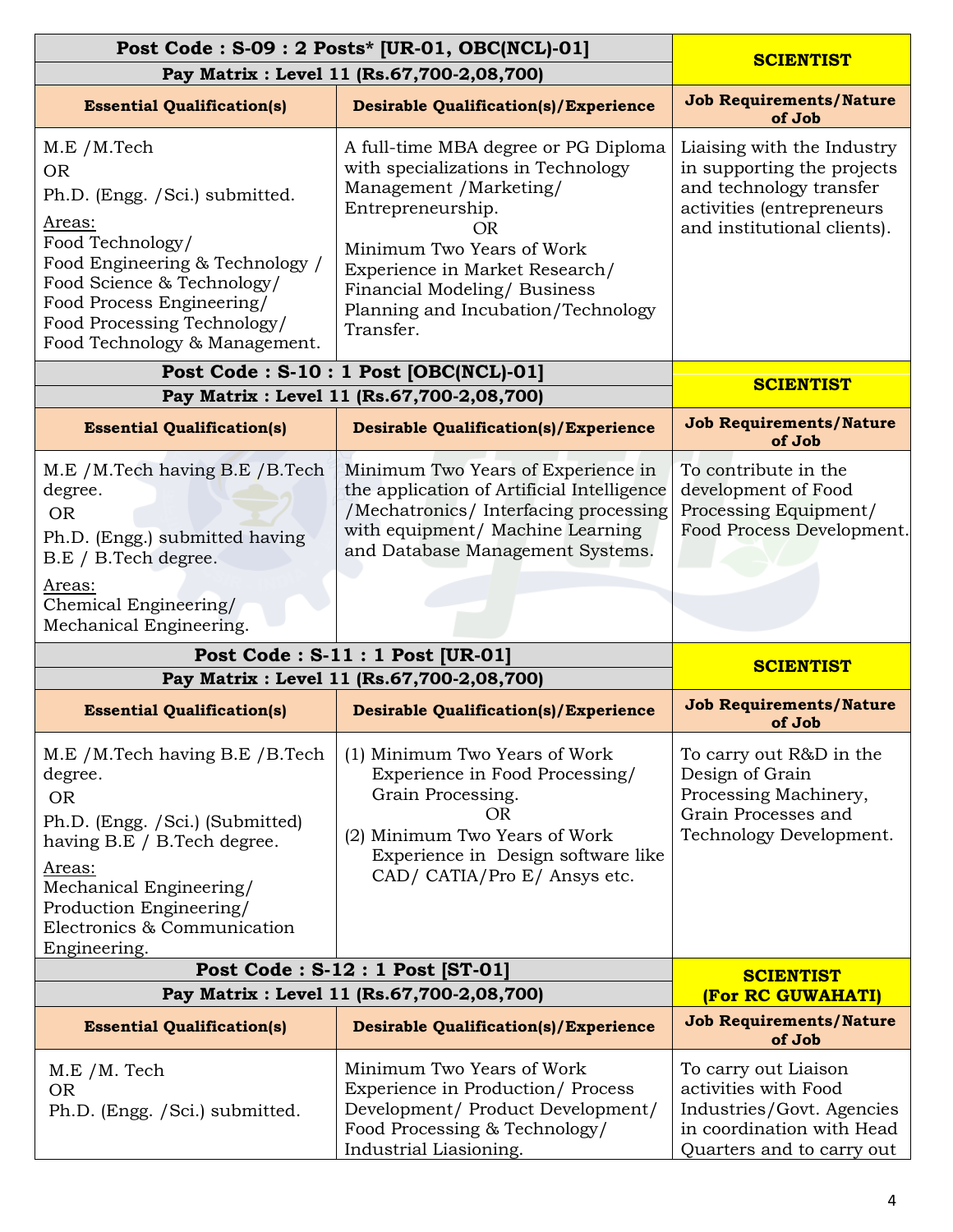| Areas:<br>Food Engineering & Technology /<br>Food Technology/Food Science &<br>Technology/Food Process<br>Engineering/Food Processing<br>Technology/Food Technology &<br>Management/Biotechnology.                                                                 |                                                                                                                                                                       | R&D in the Food<br>Processing and Technology<br>Development.                                                                                                                                        |
|--------------------------------------------------------------------------------------------------------------------------------------------------------------------------------------------------------------------------------------------------------------------|-----------------------------------------------------------------------------------------------------------------------------------------------------------------------|-----------------------------------------------------------------------------------------------------------------------------------------------------------------------------------------------------|
|                                                                                                                                                                                                                                                                    | Post Code: S-13: 1 Post [SC-01]<br>Pay Matrix : Level 11 (Rs.67,700-2,08,700)                                                                                         | <b>SCIENTIST</b><br>(For RC BENGALURU)                                                                                                                                                              |
| <b>Essential Qualification(s)</b>                                                                                                                                                                                                                                  | <b>Desirable Qualification(s)/Experience</b>                                                                                                                          | <b>Job Requirements/Nature</b><br>of Job                                                                                                                                                            |
| M.E /M.Tech<br><b>OR</b><br>Ph.D. (Engg. / Sci.) submitted.<br>Areas:<br>Food Engineering & Technology /<br>Food Technology/Food Science &<br>Technology/Food Process<br>Engineering/Food Processing<br>Technology/Food Technology &<br>Management/Biotechnology.  | Minimum Two Years of Work<br><b>Experience in Production/ Process</b><br>Development/ Product Development/<br>Food Processing & Technology/<br>Industrial Liasioning. | To carry out Liaison<br>activities with Food<br>Industries/Govt. Agencies<br>in coordination with Head<br>Quarters and to carry out<br>R&D in the Food<br>Processing and Technology<br>Development. |
|                                                                                                                                                                                                                                                                    | Post Code: S-14: 2 Posts [OBC(NCL)-01, EWS-01]<br>Pay Matrix : Level 11 (Rs.67,700-2,08,700)                                                                          | <b>SCIENTIST</b><br>(For RC MUMBAI)                                                                                                                                                                 |
| <b>Essential Qualification(s)</b>                                                                                                                                                                                                                                  | <b>Desirable Qualification(s)/Experience</b>                                                                                                                          | <b>Job Requirements/Nature</b><br>of Job                                                                                                                                                            |
| M.E /M.Tech.<br><b>OR</b><br>Ph.D. (Engg. / Sci.) submitted.<br>Areas:<br>Food Engineering & Technology /<br>Food Technology/Food Science &<br>Technology/Food Process<br>Engineering/Food Processing<br>Technology/Food Technology &<br>Management/Biotechnology. | Minimum Two Years of Work<br>Experience in Production/Process<br>Development/ Product Development/<br>Food Processing & Technology/<br>Industrial Liasioning.         | To carry out Liaison<br>activities with Food<br>Industries/Govt. Agencies<br>in coordination with Head<br>Quarters and to carry out<br>R&D in the Food<br>Processing and<br>Technology Development. |
|                                                                                                                                                                                                                                                                    | Post Code: S-15: 2 Posts [UR-01, SC-01]                                                                                                                               | <b>SCIENTIST</b><br>(For RC LUCKNOW)                                                                                                                                                                |
|                                                                                                                                                                                                                                                                    | Pay Matrix : Level 11 (Rs.67,700-2,08,700)<br><b>Desirable Qualification(s)/Experience</b>                                                                            | <b>Job Requirements/Nature</b>                                                                                                                                                                      |
| <b>Essential Qualification(s)</b>                                                                                                                                                                                                                                  |                                                                                                                                                                       | of Job                                                                                                                                                                                              |
| M.E /M.Tech.<br><b>OR</b><br>Ph.D. (Engg. / Sci.) submitted.<br>Areas:<br>Food Engineering & Technology /<br>Food Technology/Food Science &<br>Technology/Food Process Engg. /<br>Food Processing Technology/Food<br>Technology & Management/                      | Minimum Two Years of Work<br>Experience in Production/Process<br>Development/ Product Development/<br>Food Processing & Technology/<br>Industrial Liasioning.         | To carry out Liaison<br>activities with Food<br>Industries/Govt. Agencies<br>in coordination with Head<br>Quarters and to carry out<br>R&D in the Food<br>Processing and<br>Technology Development. |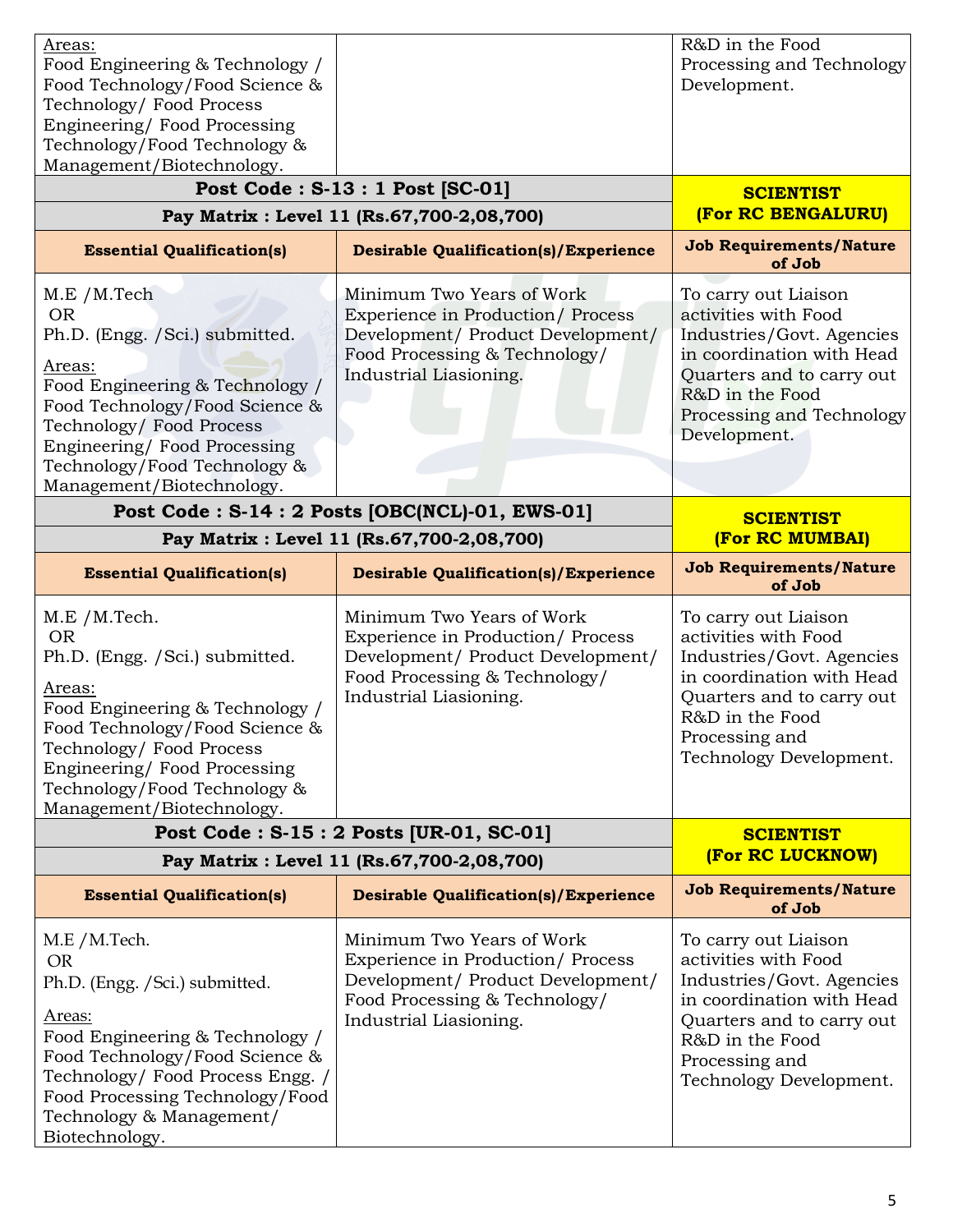| Post Code: SS-01: 1 Post [UR-01]                                                                                                                                                                                                                                             | <b>SENIOR SCIENTIST</b>                                                                                                                                                                                                                                                                                                                                                                                                                                                                                                                                                                           |                                                                                                                                                                                                                       |
|------------------------------------------------------------------------------------------------------------------------------------------------------------------------------------------------------------------------------------------------------------------------------|---------------------------------------------------------------------------------------------------------------------------------------------------------------------------------------------------------------------------------------------------------------------------------------------------------------------------------------------------------------------------------------------------------------------------------------------------------------------------------------------------------------------------------------------------------------------------------------------------|-----------------------------------------------------------------------------------------------------------------------------------------------------------------------------------------------------------------------|
| Pay Matrix : Level 12 (Rs. 78,800-2,09,200)                                                                                                                                                                                                                                  |                                                                                                                                                                                                                                                                                                                                                                                                                                                                                                                                                                                                   |                                                                                                                                                                                                                       |
| <b>Essential Qualification &amp;</b><br><b>Experience</b>                                                                                                                                                                                                                    | <b>Desirable Qualification(s)/Experience</b>                                                                                                                                                                                                                                                                                                                                                                                                                                                                                                                                                      | <b>Job Requirements/Nature</b><br>of Job                                                                                                                                                                              |
| Ph.D. (Sci.) with Two years of<br>relevant experience having<br>M.Sc. in Fishery Science/<br>Animal Science/Meat Science.                                                                                                                                                    | Additional Two Years of Work<br>Experience in Process Development/<br>Product Development. Research<br>Experience evidenced by Publications/<br>Patents/Products.                                                                                                                                                                                                                                                                                                                                                                                                                                 | To carry out R&D in the<br>areas of Process/Product<br>Development in Meat<br>Processing besides<br>Teaching.                                                                                                         |
|                                                                                                                                                                                                                                                                              | Post Code: SS-02: 1 Post [UR-01]                                                                                                                                                                                                                                                                                                                                                                                                                                                                                                                                                                  | <b>SENIOR SCIENTIST</b>                                                                                                                                                                                               |
|                                                                                                                                                                                                                                                                              | Pay Matrix : Level 12 (Rs. 78,800-2,09,200)                                                                                                                                                                                                                                                                                                                                                                                                                                                                                                                                                       |                                                                                                                                                                                                                       |
| <b>Essential Qualification &amp;</b><br><b>Experience</b>                                                                                                                                                                                                                    | <b>Desirable Qualification(s)/Experience</b>                                                                                                                                                                                                                                                                                                                                                                                                                                                                                                                                                      | <b>Job Requirements/Nature</b><br>of Job                                                                                                                                                                              |
| Ph.D. (Engg.) in Food<br>Technology having B.E/B.Tech<br>in Food Technology related<br>fields.<br><b>OR</b><br>Ph.D. (Sci.) with Two years of<br>relevant experience having<br>M.Sc. in Food Processing/<br>Food Science & Technology/<br>Food Technology/<br>Biotechnology. | $(1)$ For Ph.D. $(Engg.):$<br>Two Years of Work Experience in<br>broad spectrum areas of Food<br>Processing, Food Technology,<br>Marketing etc. Research Experience<br>evidenced by Publications/ Patents/<br>Products.<br><b>OR</b><br>M.B.A in Marketing/Business<br>Development.<br>(2) For Ph.D. (Sci.):-<br><b>Additional Two Years of Work</b><br>Experience in broad spectrum areas of<br>Food Processing, Food Technology,<br>Biotechnology, Marketing etc.<br>Research Experience evidenced by<br>Publications/ Patents / Products.<br>OR<br>M.B.A in Marketing/Business<br>Development. | To take care of transfer<br>of technology, liasioning<br>with the industries in<br>supporting the projects<br>and technology transfer<br>activities (Entrepreneurs<br>and institutional clients)<br>besides Teaching. |
|                                                                                                                                                                                                                                                                              | Post Code: SS-03: 1 Post [UR-01]<br>Pay Matrix : Level 12 (Rs. 78,800-2,09,200)                                                                                                                                                                                                                                                                                                                                                                                                                                                                                                                   | <b>SENIOR SCIENTIST</b>                                                                                                                                                                                               |
| <b>Essential Qualification &amp;</b><br><b>Experience</b>                                                                                                                                                                                                                    | <b>Desirable Qualification(s)/Experience</b>                                                                                                                                                                                                                                                                                                                                                                                                                                                                                                                                                      | <b>Job Requirements/Nature</b><br>of Job                                                                                                                                                                              |
| Ph.D. (Sci.) with 2 years of<br>relevant experience.<br>Areas :<br>Chemistry/Biotechnology/<br>Toxicology/Entomology/<br>Zoology.                                                                                                                                            | Additional Two Years of Work<br>Experience in Biofumigation/Storage<br>of Food Grain/ Safety Evaluation.<br>Research Experience evidenced by<br>Publications/ Patents/ Products.                                                                                                                                                                                                                                                                                                                                                                                                                  | To carry out research in<br>Food Grain Storage, Pest<br>& Infestation Control<br>besides Teaching.                                                                                                                    |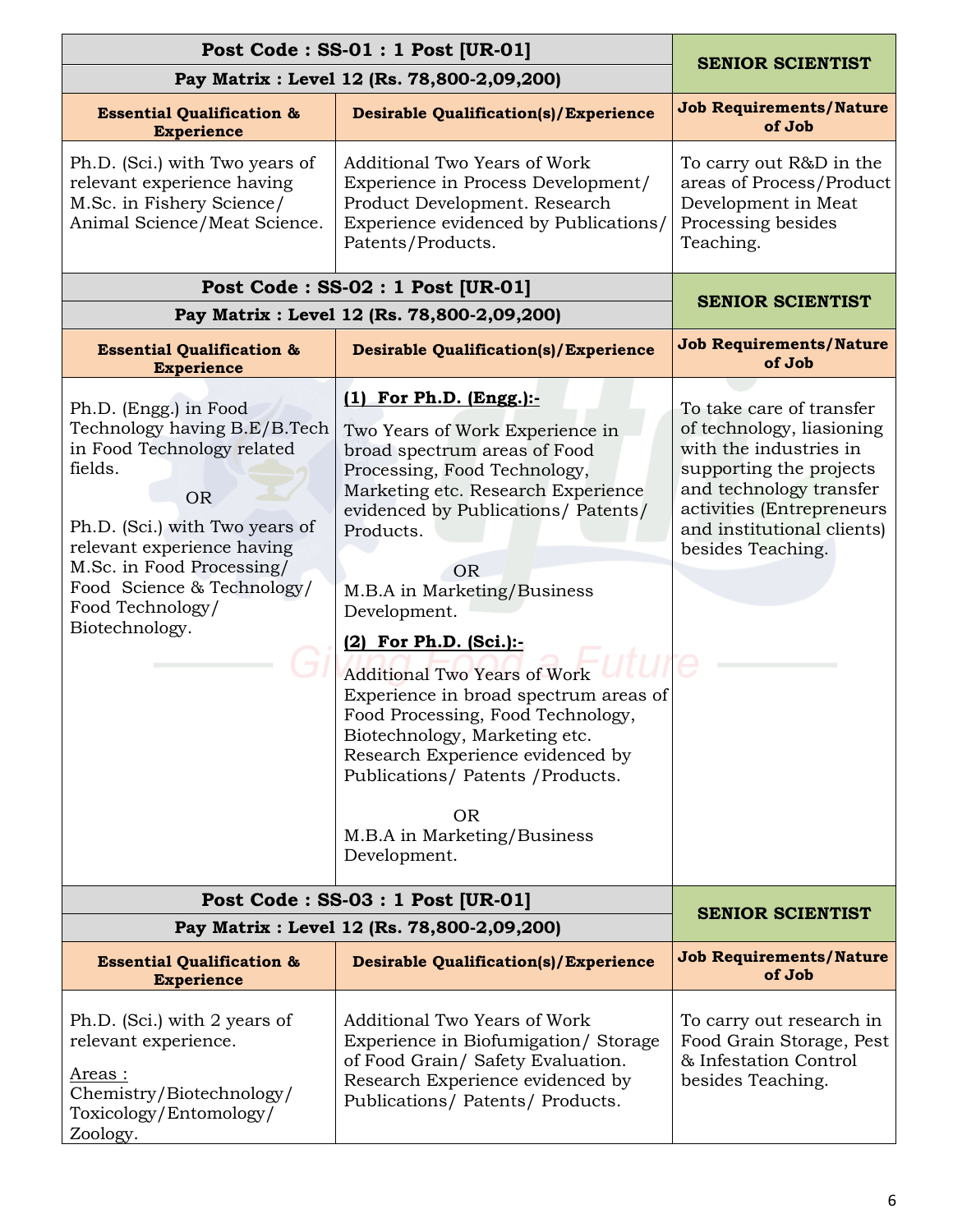| Post Code: PS-01: 1 Post [UR-01]                                                                                                                                                                                                                                                                                                                                                                                                                                                           |                                                                                                                                                                                                                                                                    |                                                                                                                                                                                                                            |  |
|--------------------------------------------------------------------------------------------------------------------------------------------------------------------------------------------------------------------------------------------------------------------------------------------------------------------------------------------------------------------------------------------------------------------------------------------------------------------------------------------|--------------------------------------------------------------------------------------------------------------------------------------------------------------------------------------------------------------------------------------------------------------------|----------------------------------------------------------------------------------------------------------------------------------------------------------------------------------------------------------------------------|--|
|                                                                                                                                                                                                                                                                                                                                                                                                                                                                                            | Pay Matrix : Level 13 (Rs.1,23,100-2,15,900)                                                                                                                                                                                                                       | PRINCIPAL SCIENTIST                                                                                                                                                                                                        |  |
| <b>Essential Qualification &amp;</b><br><b>Experience</b>                                                                                                                                                                                                                                                                                                                                                                                                                                  | <b>Desirable Qualification(s)/Experience</b>                                                                                                                                                                                                                       |                                                                                                                                                                                                                            |  |
| Ph.D. (Sci.) with 3 years of<br>relevant experience having<br>M.Sc. in Zoology/ Entomology/<br>Biotechnology/Toxicology.                                                                                                                                                                                                                                                                                                                                                                   | Additional Two years of Work<br>Experience in Post Harvest<br>Management of the stored food<br>products. Research Experience<br>evidenced by Publications/ Patents/<br>Products.                                                                                   | To carry out R&D in the<br>areas of Stored product and<br>house hold Entomology on<br>Biofumigation, Prophlaxis,<br>Biopesticides for Infestation<br>Control of stored food<br>products besides Teaching.                  |  |
|                                                                                                                                                                                                                                                                                                                                                                                                                                                                                            | Post Code: PS-02: 1 Post [UR-01]                                                                                                                                                                                                                                   | PRINCIPAL SCIENTIST                                                                                                                                                                                                        |  |
|                                                                                                                                                                                                                                                                                                                                                                                                                                                                                            | Pay Matrix : Level 13 (Rs.1,23,100-2,15,900)                                                                                                                                                                                                                       |                                                                                                                                                                                                                            |  |
| <b>Essential Qualification &amp;</b><br><b>Experience</b>                                                                                                                                                                                                                                                                                                                                                                                                                                  | <b>Desirable Qualification(s)/Experience</b>                                                                                                                                                                                                                       | <b>Job Requirements/Nature</b><br>of Job                                                                                                                                                                                   |  |
| Ph.D. (Sci. / Engg.) in Food<br>Additional Two years of Work<br>Science/Food Technology/Food<br>Experience in the areas of<br>Engineering/Food Process<br>Fermentation/Process Scale-up/<br>Bioengineering/Downstream<br>Engineering/Food Engineering<br>& Technology/Chemical<br>Processing/Process Development.<br>Engineering/Biotechnology/<br>Research Experience evidenced by<br>Bioprocess Engineering with<br>Publications/ Patents / Products.<br>3 years of relevant experience. |                                                                                                                                                                                                                                                                    | To carry out R&D in the area<br>of Process Development/<br>Product Development,<br>Downstream Processing,<br>advanced unit operations<br>besides Teaching.<br>To undertake externally<br>funded projects<br>independently. |  |
|                                                                                                                                                                                                                                                                                                                                                                                                                                                                                            | Post Code: PS-03: 1 Post [UR-01]                                                                                                                                                                                                                                   | PRINCIPAL SCIENTIST                                                                                                                                                                                                        |  |
|                                                                                                                                                                                                                                                                                                                                                                                                                                                                                            | Pay Matrix : Level 13 (Rs.1,23,100-2,15,900)                                                                                                                                                                                                                       |                                                                                                                                                                                                                            |  |
| <b>Essential Qualification &amp;</b><br><b>Experience</b>                                                                                                                                                                                                                                                                                                                                                                                                                                  | <b>Desirable Qualification(s)/Experience</b>                                                                                                                                                                                                                       | <b>Job Requirements/Nature</b><br>of Job                                                                                                                                                                                   |  |
| Ph.D. with 3 years of relevant<br>experience having B.E / B.Tech<br>in Food Engineering/<br>Food Process Engineering/<br>Chemical Engineering/<br>Mechanical Engineering/<br>Production Engineering.                                                                                                                                                                                                                                                                                       | Additional Two years of Work<br>Experience in the areas of Process<br>Engineering, Project Engineering,<br>Execution of Projects, Scale-up<br>operations in Food/ Fermentation<br>Process. Research Experience<br>evidenced by Publications/ Patents/<br>Products. | To carry out R&D in the<br>areas of Plant Design /<br>Food Process Development/<br>Product Development/<br>Execution of Turn Key<br>Projects/Advanced areas of<br>unit operations besides<br>Teaching.                     |  |

*\*Note: One Post is reserved for PwBD (OH) from the post code S-09*

*Abbreviations: UR - Unreserved, SC-Scheduled caste, ST-Scheduled Tribe, EWS - Economically Weaker Section, OBC (NCL) - Other Backward Classes (Non Creamy Layer), PwBD - Persons with Benchmark Disability, OH- Orthopaedically Handicapped.*

*Selected candidate will have to undertake research development and innovative product development activities in the core areas of the institute. In addition to the R&D activities, consultancy, sponsored/Grant-in-aid projects are also to be handled either independently or in a team.*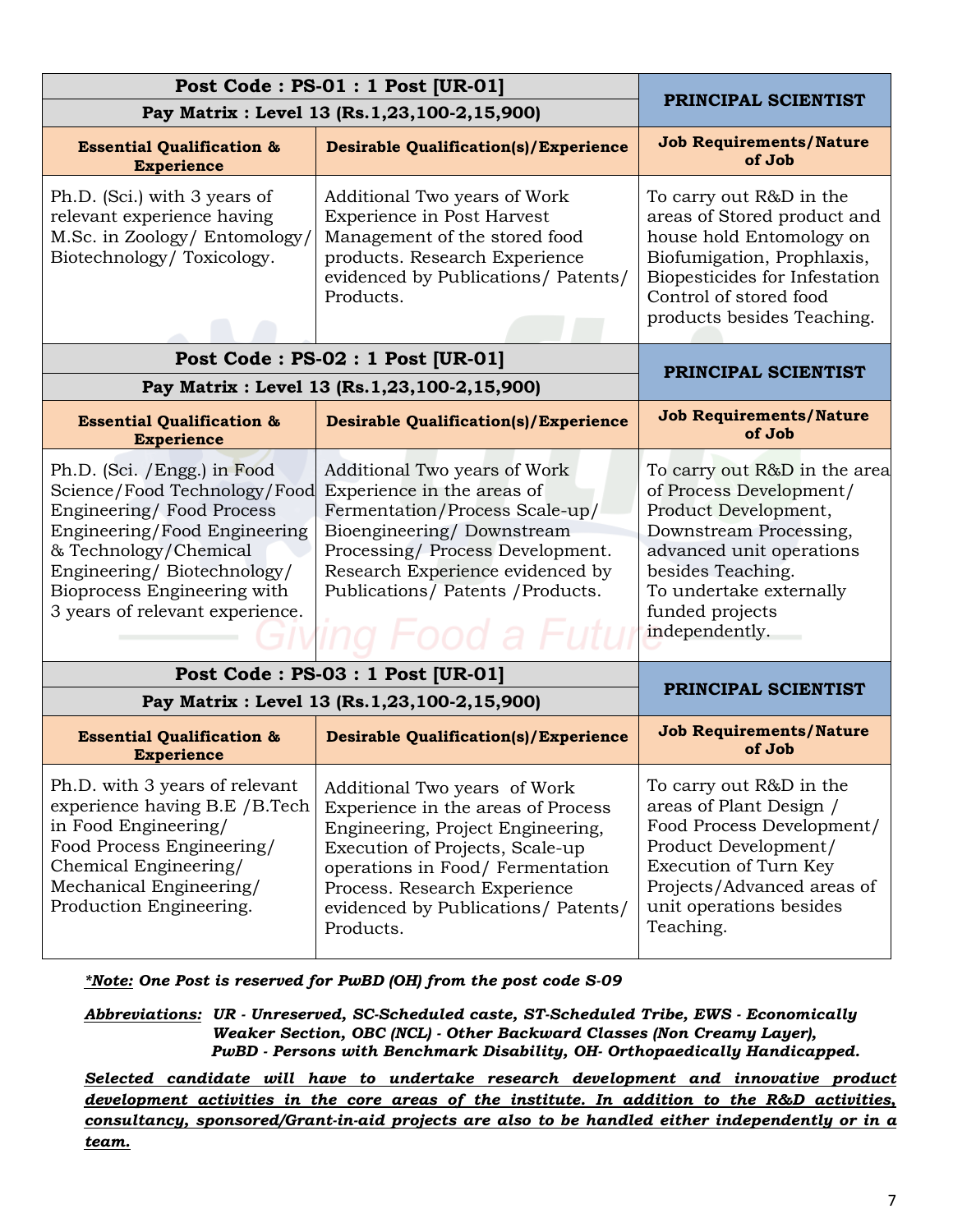## **GENERAL INFORMATION AND CONDITIONS:-**

## **1. Benefits under Council service:**

- a. These posts carry usual allowances i.e. Dearness Allowance (DA), House Rent Allowance (HRA), Transport Allowance (TA) etc. as admissible to the central government employees and as made applicable to CSIR. Council employees are also eligible for accommodation of their entitled type as per CSIR Residence allotment rules depending on availability in which case HRA will not be admissible.
- b. In addition to the emoluments indicated against each category of posts other benefits are also available as per CSIR rules. The selected candidates will be governed by the "National Pension System" based on defined contributions as adopted by CSIR for its employees.
- c. The appointees are liable to be posted in any of the Laboratories / Institutes of CSIR situated in other parts of India as and when need arises.
- d. Scientists in CSIR-CFTRI are also permitted to undertake consultancy and sponsored R&D project activities as per CSIR rules. These activities give them scope to earn consultancy fee and honorarium as per CSIR guidelines governing these activities. Opportunities also arise for foreign deputations for training/presentation of papers/specific assignments etc.
- e. Exceptionally meritorious and deserving candidates may be considered for higher initial pay by the Competent Authority as per CSIR Rules.
- f. CSIR provides excellent opportunities to deserving candidates for career advancement under Assessment Promotion scheme for Scientists.
- g. The Competent Authority has a right to amend, delete and add terms & conditions to this advertisement.

### **2. Other Conditions:**

- a. The applicant must be a citizen of India.
- b. All applicants must possess the essential qualifications of the post and fulfill other conditions stipulated in the advertisement .They are advised to satisfy themselves before applying that they possess at least the minimum essential qualifications laid down for various posts which are compulsory even if a candidate has some other higher qualifications. **Enquiries asking for advice as to eligibility will not be entertained**. The prescribed essential qualifications are the minimum and should be in the area mentioned against each post. Mere possession of the same does not entitle candidates to be called for interview. The duly constituted Screening Committee will adopt its own criteria for short-listing the candidates. The candidate should therefore, mention in the application all the qualifications and experience in the relevant area over and above the minimum prescribed qualifications, supported with documents and ensure that all details are in full and accurate. The candidates, applying for the post of Scientist with the qualifications of Ph.D submitted, are advised to enclose authentic documentary proof indicating the date of submission of thesis. Completion of Ph.D. degree will be reckoned from the date of issue of provisional certificate/notification.
- c. Online Applications from candidate working in Government Departments, Autonomous bodies, Public Sector Undertakings and Government Funded Research Agencies will be considered only if hard copy of the same is forwarded through proper channel, certified by the employer that the applicant will be relieved within one month of receipt of the appointment orders on immediate absorption basis, if selected. Vigilance clearance should also be recorded in such cases. Application through proper channel must reach us at the earliest. However, advance copy of the application may be submitted before the closing date or the online application will be rejected. Further, such candidates, when shortlisted for interview, will be required invariably to furnish a clear "No Objection Certificate" from their employer failing which they will not be allowed for interview even if shortlisted.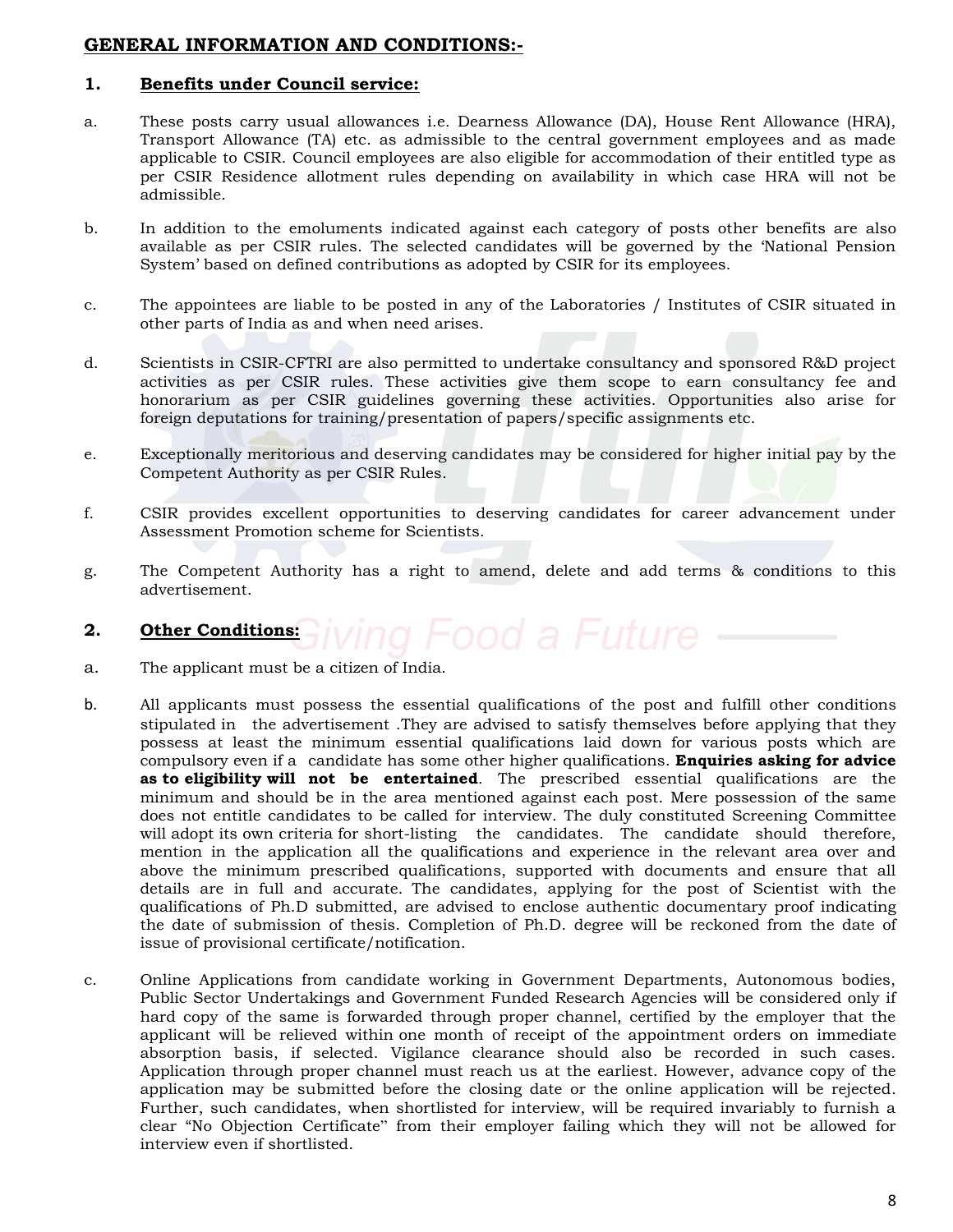- d. The hard copy (print-out) of the application generated after filling online application form should be accompanied by self attested copies of the relevant educational qualifications, experience, caste/community/class, etc. The prescribed qualifications should have been obtained through recognized Universities/Institutions etc. Incomplete applications or applications not accompanied with the required certificates/documents, publications, patents, product developed if any, requisite application fee are liable to be rejected.
- e. In respect of equivalent clause in Essential Qualifications, if a candidate is claiming a particular qualification as equivalent qualification as per the requirement of advertisement, then the candidate is required to produce order/letter in this regard, indicating the Authority (with number and date) under which it has been so treated otherwise the application is liable to be rejected. The decision of the CSIR with regard to equivalence of qualification(s) and about recognition of Universities/Institutes shall be final and binding.
- f. The period of experience rendered by a candidate on part time basis, daily wages, visiting/guest faculty will not be counted while calculating the valid experience for short listing the candidates for interview.
- g. If any document/certificate furnished is in a language other than Hindi or English, a transcript of the same duly attested by a Gazetted Officer or notary is to be submitted.
- h. The date for determining the upper age limit, qualifications and/or experience shall be the closing date prescribed for submission of online applications i.e. **06th February, 2020**.
- i. The period of experience in a discipline/area of work, wherever prescribed, should be in relevant area of work/field indicated against such posts which shall be counted after the date of acquiring the minimum essential educational qualifications prescribed for that post.
- j. The minimum duration for a Certificate course should be 6 months.
- k. Persons with Benchmark disabilities (PwBD/DIVYANGJAN) fulfilling the eligibility conditions prescribed under GOI instructions are encouraged to apply. Relaxation in age limit shall be applicable irrespective of the fact whether the post is reserved for them or not, provided the post is identified suitable for persons with disabilities since this is a horizontal reservation.
- l. Only outstation candidates called and found eligible for interview will be paid to and fro single second class rail fare from the actual place of undertaking the journey or from the normal place of their residence whichever is nearer to the Mysuru Railway Station/ place of interview on production of Rail Tickets/Rail Ticket Numbers or any other proof of journey performed within India, as per rules. For road journeys between stations not connected by rail, the actual bus fare or road mileage at the lowest rate as admissible under rules, will be reimbursed on production of documentary proof (bus tickets), provided the distance covered by road is more than 20 miles each way. Candidates who are already in the service of the Central/State Govt., Public Sector undertaking, local Govt. Institution or Panchayat called for Interview will not get T.A.
- m. Any discrepancy with regard to the information given in application and as evident in original documents will make the candidate ineligible for appearing in interview. **No TA will be paid for such candidate.**
- n. The decision of the CSIR-CFTRI/CSIR in all matters relating to eligibility, acceptance or rejection of applications, mode of selection and conduct of examination / Interview will be final and binding on the candidates. No enquiry or correspondence will be entertained in this connection from any individual or agency on behalf of the candidate.
- o. The selected persons should be ready to serve under the administrative control of the Director, CSIR-CFTRI viz. at the **Headquarters in Mysuru or its Resource Centres located at Lucknow, Hyderabad, Mumbai, Bengaluru, Guwahati** for CSIR-CFTRI R&D activities.
- p. Canvassing in any form and/or bringing any influence, political or otherwise, will be treated as a disqualification for the post.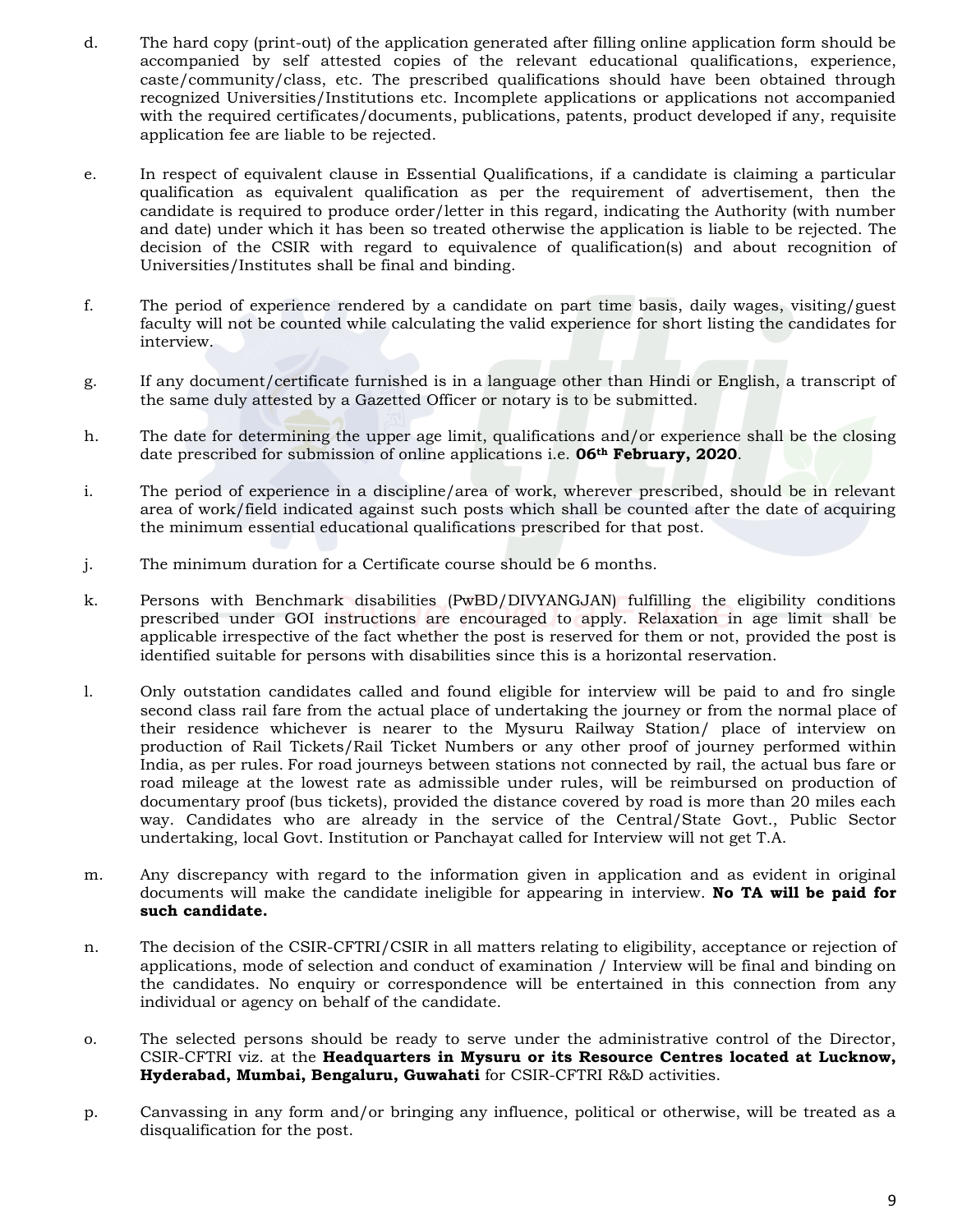- q. The Director, CSIR-CFTRI reserves the right to cancel the advertisement without assigning any reason thereof or reserves the right not to fill up the posts, if required. The number of vacancies indicated above may vary i.e. it may increase or decrease at the time of actual selection. This advertisement does not necessarily tantamount to the selections being actually made. The selection process is subject to the CSIR/GoI instructions prevalent at a given point of time during various stages of selection process.
- r. The selected candidates will be on probation for a specified period from the date of taking over charge of the post. The probationary period may be extended or curtailed at the discretion of the Competent Authority. After successful completion of probationary period, they will be considered for confirmation in accordance with the extant rules.
- s. Applicants must disclose as to whether any of their close or blood relatives are employees of CSIR-CFTRI or CSIR or any other laboratory/institute of CSIR in the application form. Close relations would include wife/husband/brother/brother"s wife/sister and those who could be termed as blood relations.
- t. Notifications regarding Date of Interview, recommendations of the screening committees along with criteria adopted by it or any updates shall be displayed only on CFTRI official website: **[https://www.cftri.res.in](https://www.cftri.res.in/)** from time to time.
- u. **NO INTERIM ENQUIRY OR CORRESPONDANCE WILL BE ENTERTAINED.** The **Helpdesk**  contact mentioned on the website for online application is for resolution of operational issues related to online submission of application form only.
- v. The recruitment for the above posts is governed by the "CSIR Service Rules, 1994 for Recruitment of Scientific, Technical and Support Staff" as amended from time to time. Hence all other terms and conditions not stipulated herein will be applicable as per the said Recruitment Rules.
- w. In case a candidate is staying abroad, his/her candidature may be considered in absentia by the Selection Committee on his/her written request.

### **3. RELAXATIONS:**

a. The upper age limit is relaxable up to 05 [five] years for Scheduled Caste [SC]/Scheduled Tribe [ST] and 03 [three] years for Other Backward Class [OBC] candidates, as per Government of India orders in force, **only in respect of those cases where the posts are reserved for these respective categories** [attested copies of the certificates to be enclosed to the application, as required]. SC/ST/OBC candidates who apply against the posts not reserved for them are not eligible for age relaxation in respect of such posts in accordance with DoPT OM No.36011/1/98- Estt.(Res), dated 01-07-1988 and they are treated on par with general candidates in respect of their selection [Application Fee Exemption is, however, applicable for SC and ST candidates in such cases].

The candidates belonging to the reserved category of SC/ST/OBC must submit along with their applications, an attested photocopy of the certificate which should be in the prescribed form issued by the Competent Authority Empowered to issue such Certificates (Like SDO/District Magistrate/Dy. Commissioner etc.) as per the Government of India Orders. As for OBC certificates, both the conditions of OBC status as well as exclusion from "Creamy Layer" with respect to Government of India criteria and not State Government criteria, are to be met. The OBC (Non-creamy layer) certificate should be latest. For information and compliance, the prescribed forms for producing OBC/SC/ST certificate thereof referred to above are uploaded on the web site of CSIR-CFTRI separately under the link for "Forms" in respect of Advertisement No.119/2019. The SC/ST/OBC certificates should be only in the prescribed formats / certificates, these certificates in any other format will not be acceptable. The OBC certificates should be in the format FOR APPOINTMENT TO POSTS UNDER THE GOVERNMENT OF INDIA with reference to relevant Government of India Orders meeting the Creamy Layer Criteria as laid down by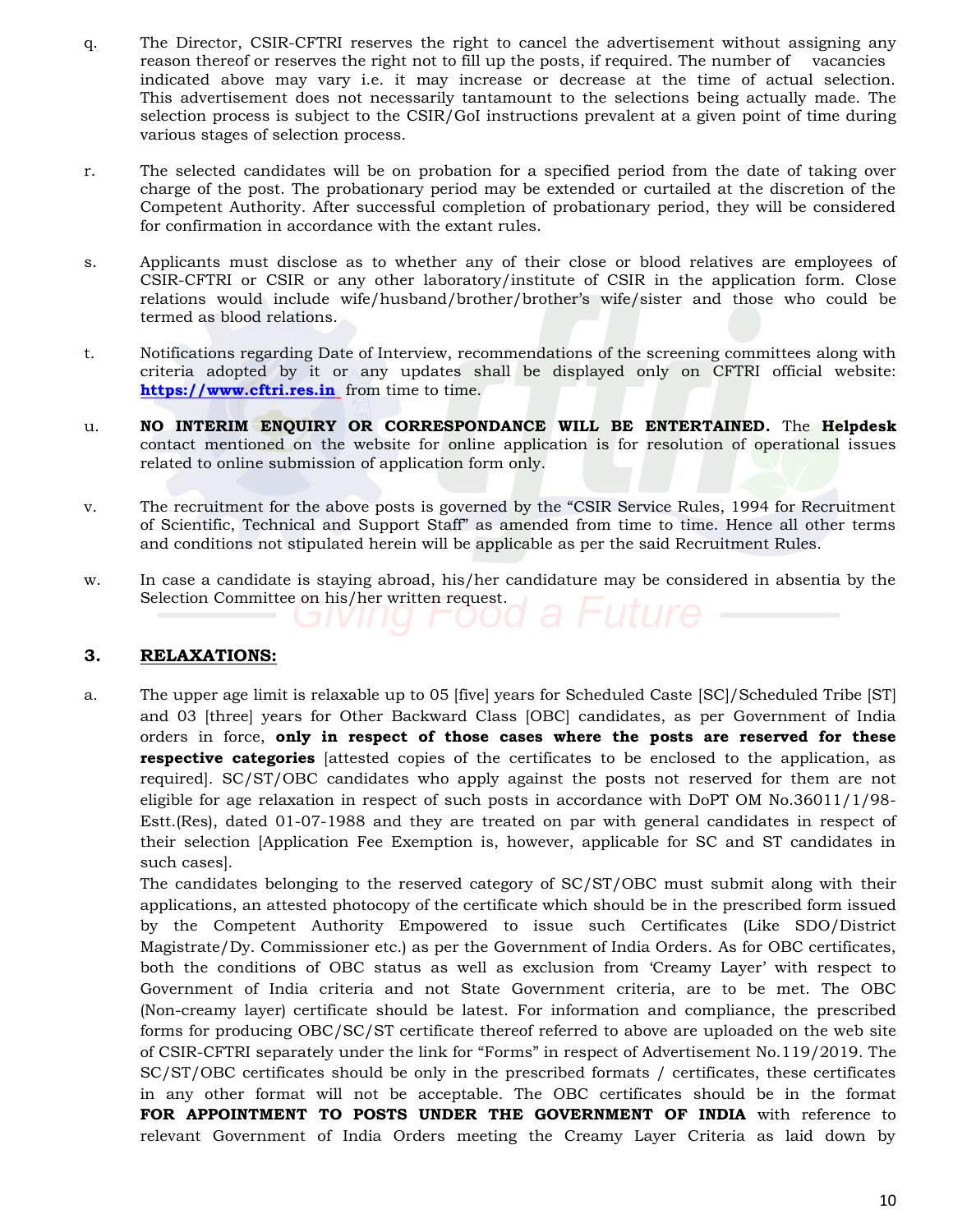Government of India and not for appointment in any of the States of Union bearing references to those State Government Orders. OBC candidate's eligibility will be based on Castes borne in the Central List of Govt. of India. Their Sub-caste should match with the entries in Central List of OBC, failing which their candidature will not be considered under any of the applied reserved category and will be treated as UR, if otherwise eligible. **The OBC candidates who belong to "Creamy layer" are not entitled to concession admissible to OBC category and such candidates have to indicate their category as General.**

It may please be well noted that the appointments to the reserved posts will be provisional and subject to the verification of caste certificates through proper channels. If the verification reveals that the claim of the candidate belong to the SC/ST/OBC is false OR it reveals that the claim of the candidate belong to creamy layer is false, his/her services will be terminated forthwith without assigning any further reasons and without prejudice to such further action as may be taken under the provisions of the Indian Penal Code for production of false certificate.

#### b. **EWS (Economically Weaker Section):**

Persons who are not covered under the existing scheme of reservations to the Scheduled Castes, the Schedule Tribes and the Other Backward Classes and whose family has gross annual income below Rs.8.00 Lakh (Rupees Eight Lakh only) are to be identified as EWS for benefit of reservation. The income shall also include income from all sources i.e. salary, agriculture, business, profession etc. for the financial year prior to the year of application. Also persons whose family owns or possesses any of the following assets shall be excluded from being identified as EWSs, irrespective of the family income:

- i.) 5 acres of Agricultural Land and above;
- ii.) Residential flat of 1000 sq. ft. and above;
- iii.) Residential plot of 100 sq. yards and above in notified municipalities;
- iv.) Residential plot of 200 sq. yards and above in areas other than the notified municipalities.

The property held by a "Family" in different locations or different places/cities would be clubbed while applying the land or property holding test to determine EWS status.

The term "Family" for this purpose will include the person who seeks benefit of reservation, his/her parents and siblings below the age of 18 years as also his/her spouse and children below the age of 18 years.

The benefit of reservation under EWS can be availed upon production of an Income and Asset Certificate issued by a Competent Authority (Like SDO/District Magistrate/Dy. Commissioner etc.) as per the Government of India Orders in the prescribed format shall only be accepted as candidate"s claim as belonging to EWS. Failing in these stipulations, their claim for reserved status under EWS will not be entertained and the candidature / application of such candidates, if fulfilling all the eligibility conditions for General (Un-reserved) category, will be considered under General (UR) vacancies only.

The vacancies advertised under EWS Category is as per the instructions issued by DoPT, Ministry of Personnel, Public Grievances & Pension, Govt. of India, vide OM. No. 36039/1/2019-Estt (Res), dated 31.01.2019. EWS vacancies are tentative and subject to further directives of GoI and outcome of any litigation. The appointment against EWS category shall be provisional and is subject to the Income and Asset certificate being verified through the proper channels and if the verification reveals that the claim of belonging to EWS is fake/false, the services will be terminated forthwith without assigning any further reasons and without prejudice to such further action as may be taken under the provisions of the Indian Penal Code for production of fake/false certificate.

c. Upper age limit is also relaxable up to five years for the regular employees working in CSIR Laboratories, Government Departments, Autonomous Bodies and Public Sector Undertakings in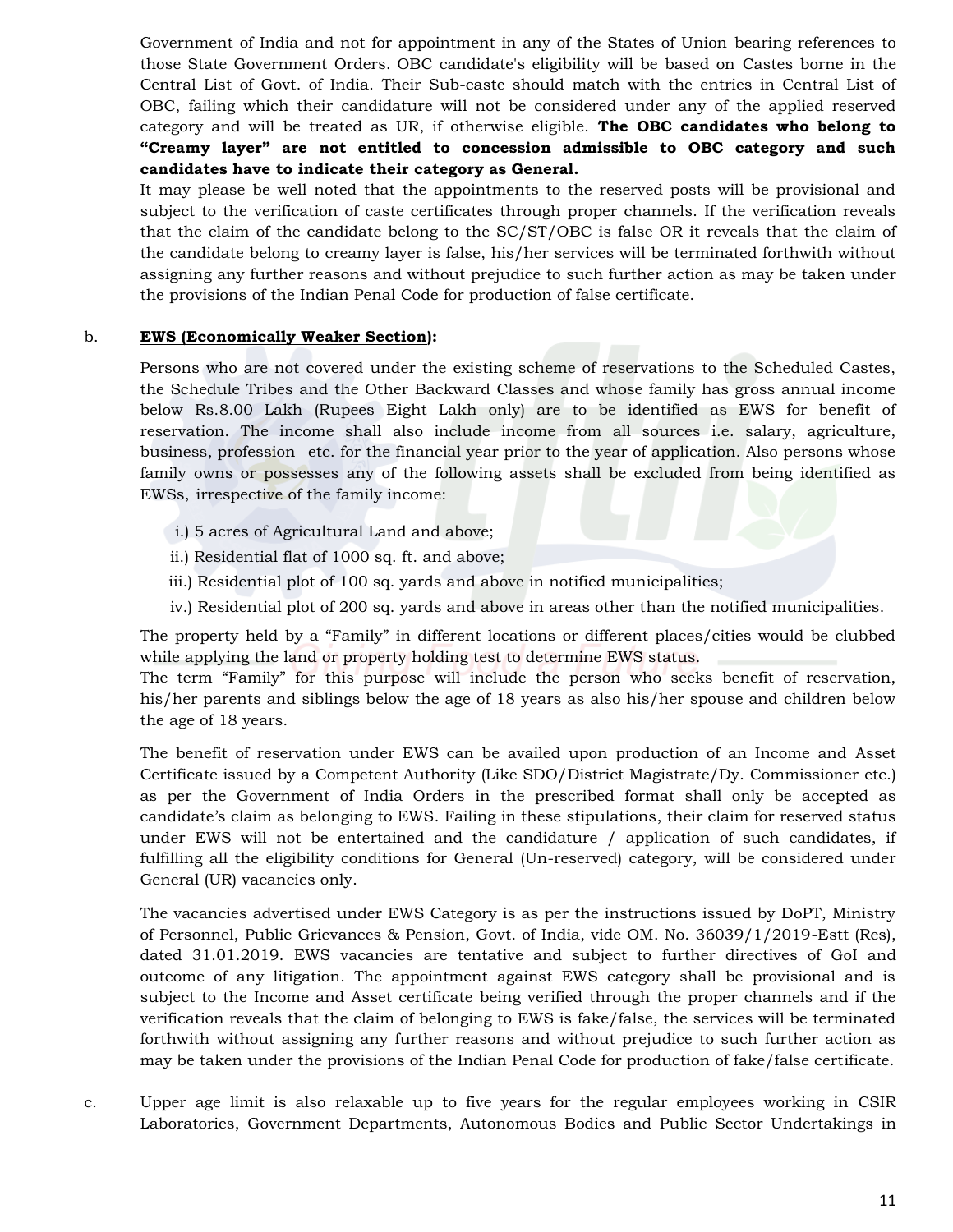accordance with the instructions and orders issued by the Government of India/CSIR from time to time in this regard.

- d. As per GOI provisions, in respect of widows, divorced women and women judicially separated from their husbands and who are not re-married, the upper age limit is relaxable up to the age of 35 years (up to 40 years for members of Scheduled Caste/Scheduled Tribe candidates) but no relaxation of educational qualification or method of recruitment. The persons claiming age relaxation under this sub-para would be required to produce following documentary evidence:
	- i. In case of Widow, Death Certificate of her husband together with the Affidavit that she has not remarried since.
	- ii. In case of divorced Women and Women judicially separated from their husband, a certified copy of the judgment/decree of the appropriate Court to prove the fact of divorce or the judicial separation, as the case may be, with an Affidavit in respect of divorced Women and they have not remarried since.

#### e. **Age relaxation to Persons with Benchmark Disability (PwBD/DIVYANGJAN)**:

Age relaxation of 10 (Ten) years [total 15 years for SC/ST and 13 years for OBC candidates] in upper age limit shall be allowed to persons suffering from the following benchmark disabilities as per GOI instructions:

|      | Category A       | - blindness and low vision;                                              |
|------|------------------|--------------------------------------------------------------------------|
| (ii) | Category B       | deaf and hard of hearing;                                                |
|      | (iii) Category C | locomotor disability including cerebral palsy, leprosy cured, dwarfism,  |
|      |                  | acid attack victims and muscular dystrophy;                              |
| (iv) | Category D       | autism, intellectual disability, specific learning disability and mental |
|      |                  | illness;                                                                 |
| lv!  | Category E       | - multiple disabilities from amongst persons under clauses (A) to (D)    |
|      |                  | including deaf-blindness.                                                |

#### **Note: Definition of the above specified disabilities will be as per "THE RIGHTS OF PERSONS WITH DISABILITIES ACT, 2016".**

The persons claiming age relaxation under this sub-para would be eligible for relaxation in conditions/ reservation in posts who suffer from not **less than 40% of relevant benchmark disability**. Those Persons with Benchmark Disabilities (PwBD) who have availed the relaxation and/or reservation will have to submit **Certificate of Disability** issued by the Competent Authority as per the form V, VI and VII of rule 18(1) under chapter 7 of Rights of Persons with Disabilities Rules, 2017 dated 15.06.2017. Refer **Form V, VI & VII** (as the case may be) for the revised formats as per Ministry of Social Justice & Empowerment Gazette notification dated 15.06.2017. The existing certificates of disability issued under the Persons with Disabilities Act 1995 (since repealed) shall continue to be valid for the period specified therein. In any case, the appointment of these candidates will be subject to their being found medically fit in accordance with the standards of medical fitness as prescribed by the Government for each individual Group 'A' posts to be filled by Direct Recruitment by Selection.

No Application Fee is payable by them. All other relaxations/concessions will be as per the Government of India orders. PLEASE NOTE, PwBD CANDIDATES SHOULD MENTION IN APPLICATIONS, THEIR CASTE/COMMUNITY LIKE SC/ST/OBC/GEN/EWS and also produce Certificate of the concerned Caste/Community, as this is a horizontal reservation. **Candidates with benchmark physical disability only would be considered as Persons with Disabilities (PwD) and entitled to reservation for Persons with Disabilities.** A candidate under the category PwBD will be considered to be eligible for appointment only if he/she (after such physical examination as the appointing authority may prescribe) is found to satisfy the requirements of physical and medical standards for the above post.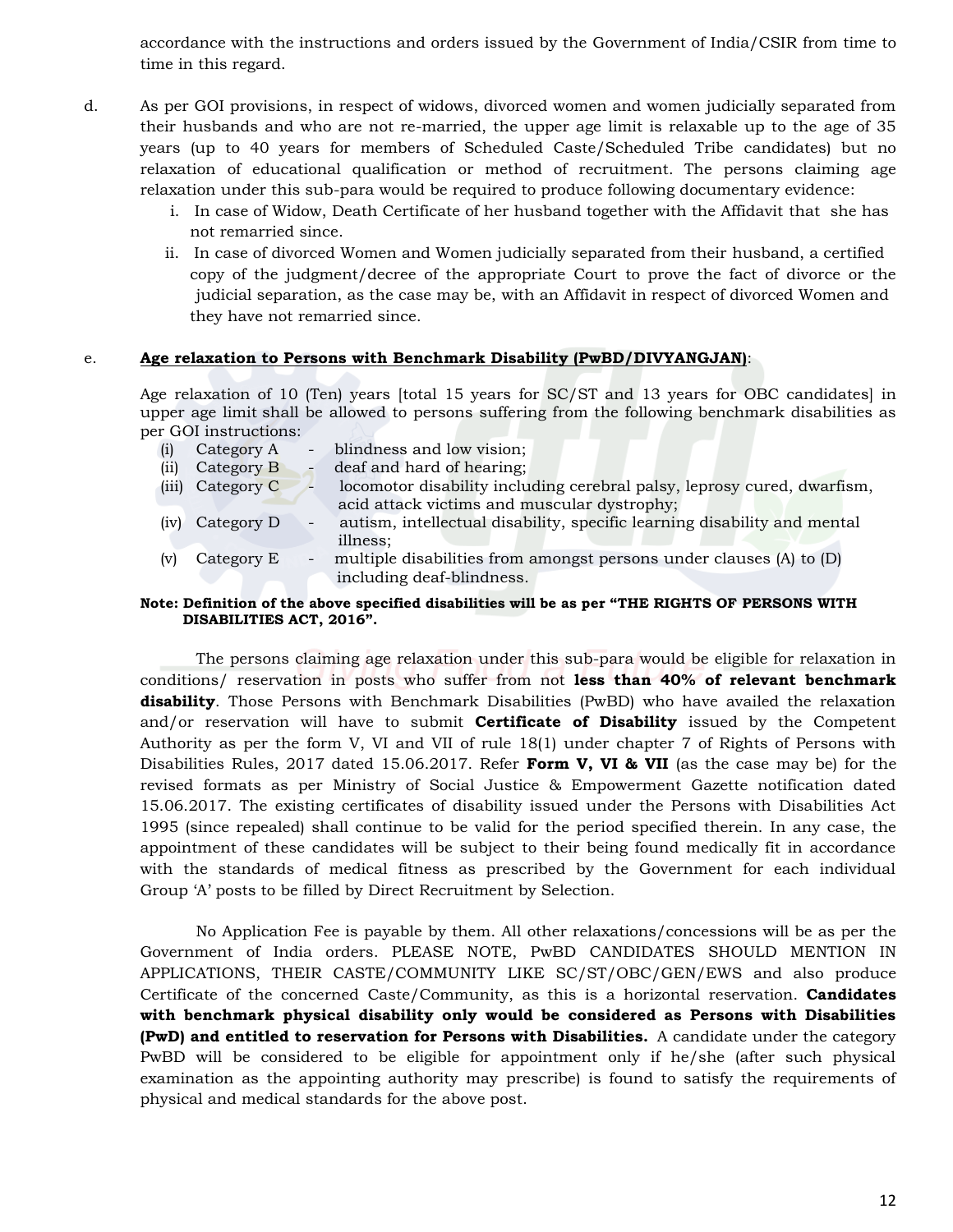- f. Relaxation of five years will also be permissible to those persons who had ordinarily been domiciled in the Kashmir Division of the State of Jammu and Kashmir during the period from 01-01-1980 to 31-12-1989 subject to production of relevant certificate from the concerned authority. However, the upper age relaxation will be amended as per the orders of Government of India which may be issued in respect of Union Territories of Jammu & Kashmir and Ladakh.
- g. Relaxation in age, over and above the stipulated limit, educational qualification and / or experience may be considered in case of exceptionally meritorious candidates or if sufficient number of candidates possessing the requisite qualification and/ or experience are not likely to be available to fill up the posts.
- h. Age relaxations will be applicable as per the orders of Government of India from time to time.

## **4. Mode of Selection:**

Mere fulfillment of educational qualifications and experience does not entitle a candidate to be called for interview. The duly constituted screening Committee will adopt its own criteria for short-listing the candidates. The candidate should, therefore, mention in the application all qualifications and experience in the relevant area over and above the minimum prescribed qualifications, supported with documents. Completion of Ph.D degree will be reckoned from the date of issue of provisional certificate/notification.

- a. In the event of applications received in large numbers, the Screening Committee of CSIR-CFTRI will adopt its own short listing criteria to restrict the number of candidates to be called for interview to a reasonable number by any or more of the following methods:
	- i. On the basis of higher educational qualifications than the minimum prescribed in the advertisement.
	- ii. On the basis of higher experience in the relevant field than the minimum prescribed in the advertisement.
	- iii. By holding a written test.
	- iv. Any other methodology as deemed fit by Screening Committee.

The Laboratory reserves the right to call for Interview to only those candidates who in its opinion are likely to be suitable and will not entertain any correspondence in this regard.

- b. Due weightage will be given to the candidates having experience in product development/ technology innovation / translational research/ applied technology etc. during the screening and selection process. Accordingly candidates claiming such achievements, if any, have to mention the same in the Online Application.
- c. The screening of the candidates will be done prima facie on the basis of documents and information furnished by the candidates. If at any subsequent date it is discovered that the candidates do not fulfill the eligibility criteria; their candidature shall be cancelled without assigning any reason whatsoever.
- d. Wherever specific area / discipline have been prescribed as the essential eligibility criteria for the post, the candidates must substantiate their claims in this regard with valid proof. In case the required area / discipline has not been mentioned in a candidate"s Marks Sheet and/or Degree / Certificate awarded by the concerned University, the decision of the Screening Committee regarding acceptance or rejection of such claims would be final and binding upon the candidates.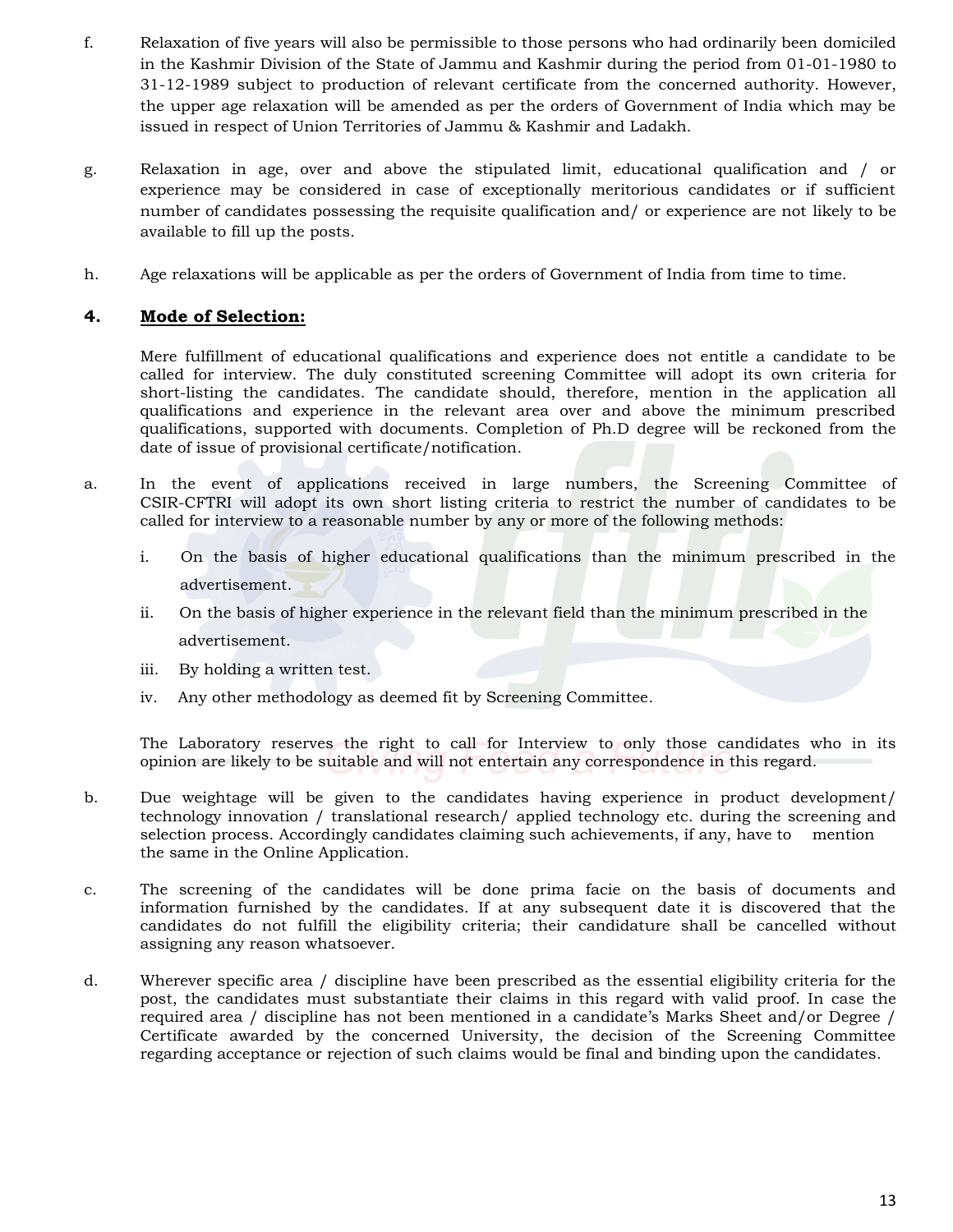### **5. How to Apply:**

- a) Eligible and interested candidates are required to apply ONLINE only through our official website **https://www.cftri.res.in** or **[https://www.recruitment.cftri.res.in](https://www.recruitment.cftri.res.in/)** . No other mode of application will be considered.
- b) If the candidate does not have a valid email id, he/she should create a new valid email id before applying online and should be kept active during the entire recruitment process.
- c) Candidates are advised to go through the instructions for online filling of the application carefully.
- d) **Online Application will be available on CSIR-CFTRI website [https://www.cftri.res.in.](https://www.cftri.res.in/) Open from 08.01.2020 (10.00 a.m. onwards) and Closes on 06.02.2020 (till 05.00 p.m). It is mandatory to take the print out of the successfully submitted online application form, sign the same and attach the self attested mandatory documents & photo. The print out of the application along with the relevant documents must reach CSIR-CFTRI on or before 21.02.2020.**
- d) A non-refundable application fee of Rs. 100/- (one Hundred) only wherever applicable may be deposited through **https://www.onlinesbi.com/sbicollect/icollecthome.htm?corpID=299364** and printed copy of e-receipt of the same must be enclosed with the application. The candidates belonging to SC/ST/PwBD/Women/Regular CSIR Employees/Abroad Candidates are exempted from payment of application fee.
- e) Candidate is required to upload his/her recent passport size scanned colour photograph, signature each (max size 50 KB) and also relevant certificates at the specified places in the online application.
- f) In case of Universities/Institutes awarding CGPA/SGPA/OGPA grades etc., candidates are required to convert the same into percentage based on the formula as per their University/ Institute.
- g) Candidates should keep a copy of the application print-out and payment details, if any, for their record. Print-out of Application and payment details will not be available after **05.00 p.m. on the last date of online Application i.e. 06.02.2020.**
- h) Fee once paid will not be refunded on any account nor can it be held in reserve for any other recruitment or selection process.
- i) Only a single application will be entertained from each candidate for each postcode. IN CASE A CANDIDATE SUBMITS MULTIPLE ONLINE APPLICATIONS FOR A SINGLE POSTCODE WITH DIFFERENT EMAIL IDS, ONLY THE LATEST COMPLETED APPLICATION WILL BE CONSIDERED.
- j) A candidate can apply for multiple postcodes subject to fulfilling all eligibility criterion attached to each individual post code. However, candidate needs to fill the application (except primary/registration details) with the requisite application fee separately for each post code.
- k) The print out of the successfully submitted online Application must be duly signed by the candidate and accompanied by One recent Passport size Coloured photograph, self attested copies of the certificates, mark sheets, testimonials in support of age, educational qualifications, experience , caste certificate (if applicable), certificate to be produced by EWS candidates, copy of E-RECEIPT of the Application fee paid (if applicable) should be sent in an carrelate supercorribed "APPLICATION FOR THE POST OF " envelope superscribed "**APPLICATION FOR THE POST OF "\_\_\_\_\_\_\_\_\_\_\_\_\_\_\_" (Post Code\_\_\_\_\_\_\_\_\_\_\_)"** 'Advertisement No. **119/2019'** by speed post/registered post only so as to reach on or before 21.02.2020 to the address given below, **separately for each post code**, in case a candidate applies for multiple post codes.

**Recruitment Cell (E-I Section), CSIR-Central Food Technological Research Institute Cheluvamba Mansion, Mysuru – 570020, Karnataka.**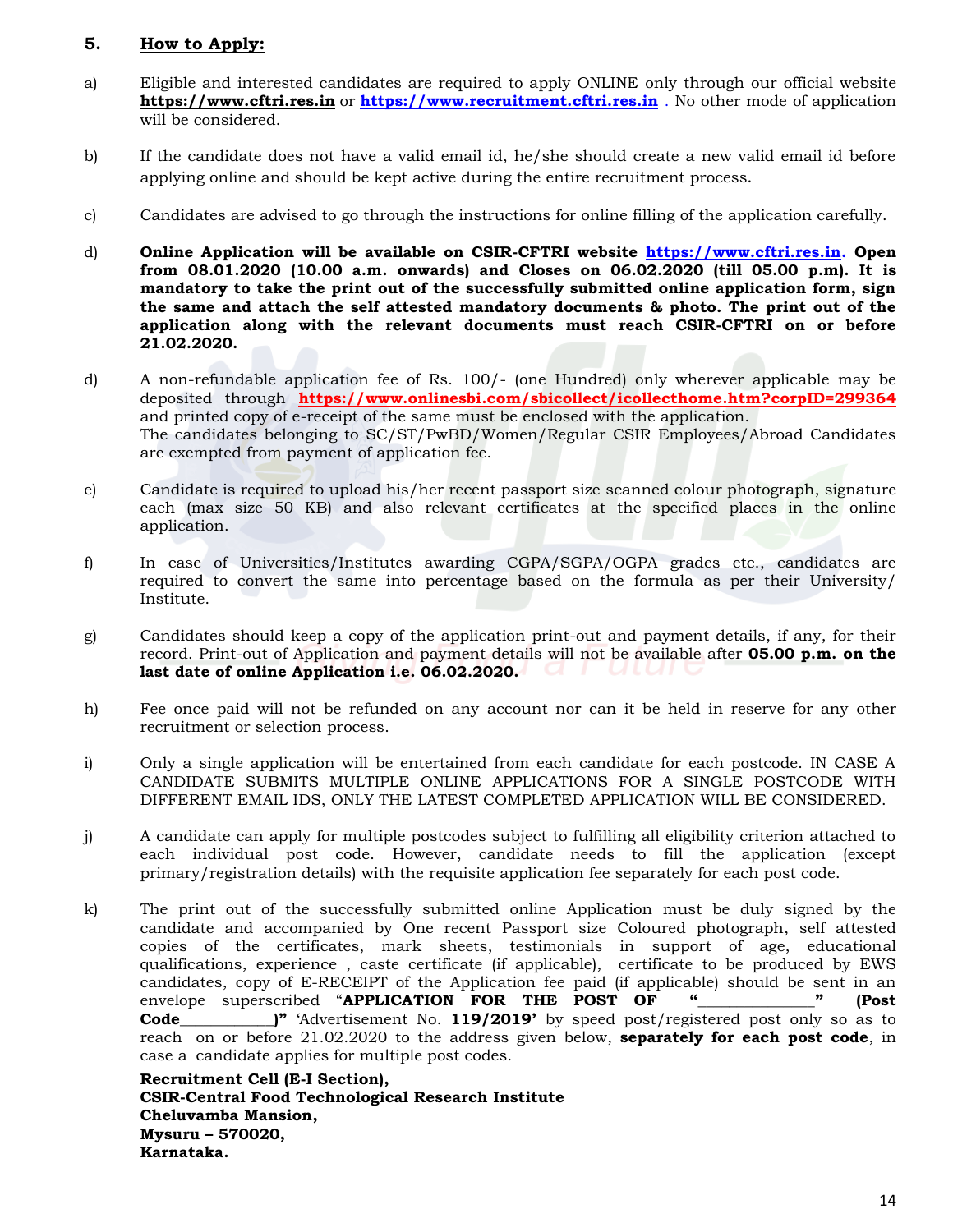- l. Candidates should specifically note that the applications received after the closing date for any reason whatsoever (such as envelopes wrongly addressed, delivered elsewhere, postal delay etc.) will not be entertained by CSIR-CFTRI.
- m. Incomplete applications [i.e. Printout of the complete online application form**,** unsigned, without photograph and application fee (if applicable), applicable testimonials etc.] will not be entertained and will be summarily rejected.

### **6. Printed Online Application Form duly signed by the candidate along with following documents must be sent by Speed post/ Registered post only:**

- a. Proof for remittance of application fee paid through SBI collect (E-receipt/Transaction reference), wherever applicable.
- b. One recent Passport size Coloured photograph (same as uploaded with the online application form) to be pasted on the application form and signed across in full.
- c. Self Attested photocopy of Matriculation or equivalent certificate for Age proof.
- d. Self Attested photocopies of educational qualification certificates etc.
- e. Conversion formula of CGPA/SGPA/OGPA/DGPA/CPI grades etc into percentage, issued by the University.
- f. Self attested copies/reprints of Publications/Research Papers/Patents etc. if any.
- g. Self Attested photocopy of **latest caste certificate**/**EWS certificate**, if applicable in the prescribed format.
- h. Self Attested photocopies of experience certificates, if any.
- i. No Objection Certificate (NOC)/Proper channel Application, wherever applicable.
- j. PwBD certificate, in the prescribed Government of India (GoI) format signed by the specified authority, if applicable.
- k. Any other document in support of the claim made in the application, as applicable.

**Note:** In case of discrepancies between the English version of this Advertisement and its Hindi & Kannada translation, the English version shall prevail.

In case of any difficulty while submitting online registration/application please do write email at [recruitment@cftri.res.in](mailto:recruitment@cftri.res.in). To avoid last minute rush, candidates are advised to pay the online fee (if applicable) and apply online at the earliest. All further announcements/details pertaining to this process/updates/corrigendum/addendum etc. will be published/provided only on CFTRI official website [https://www.cftri.res.in](https://www.cftri.res.in/) from time to time.

**NO INTERIM ENQUIRY OR CORRESPONDANCE WILL BE ENTERTAINED.** The **Helpdesk** contact (0821-2514433) mentioned on the website for online application is for resolution of operational issues related to online submission of application form only.

> $Sd/-$  Administrative Officer CSIR-Central Food Technological Research Institute Mysuru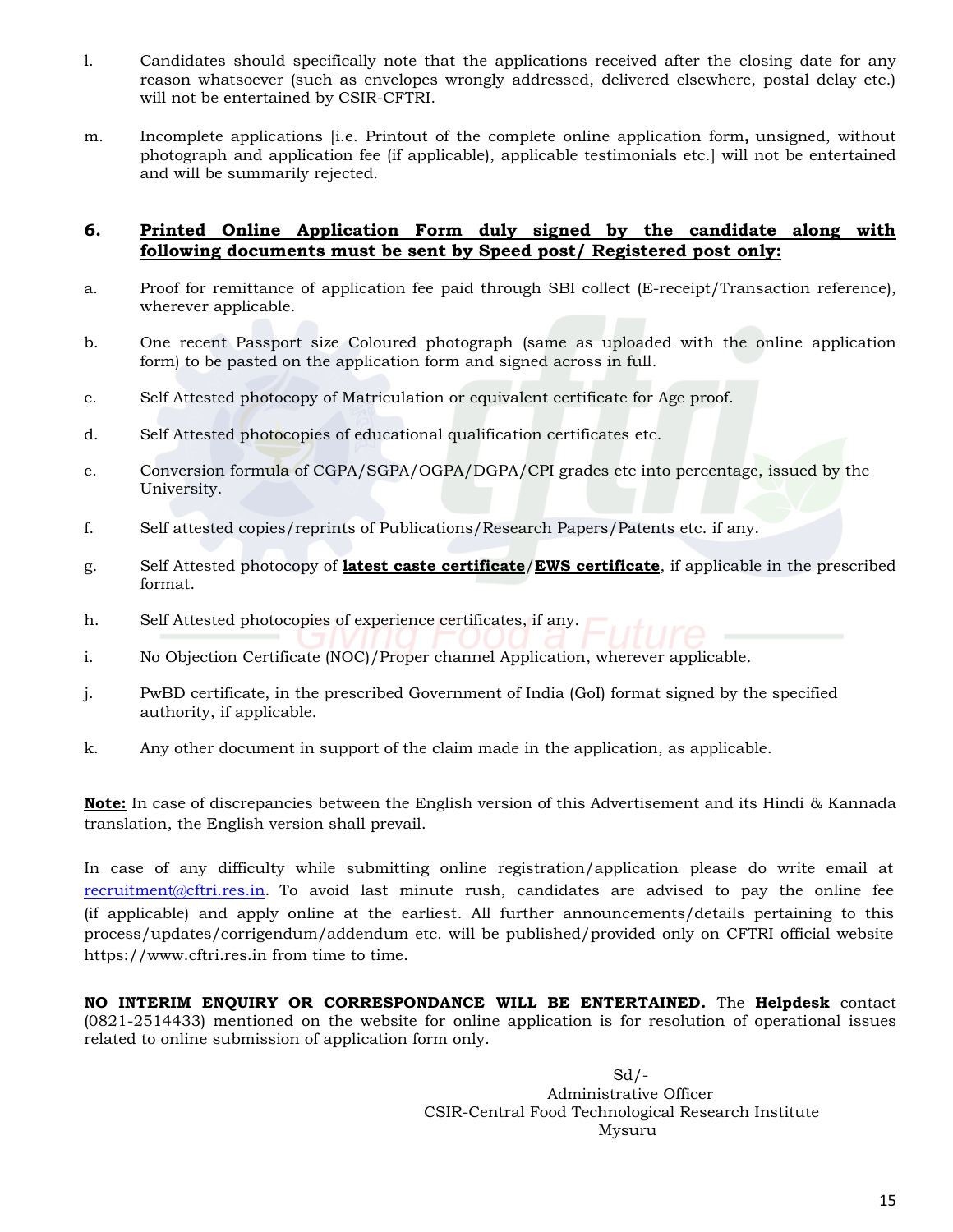# **LIST OF FORMS**

| <b>PROFORMA-I</b>   | FORMAT OF OBC CASTE CERTIFICATE                                                                                       |
|---------------------|-----------------------------------------------------------------------------------------------------------------------|
| PROFORMA-I-A        | FORMAT OF DECLARATION TO BE PRODUCED BY OBC CANDIDATE                                                                 |
| <b>PROFORMA-II</b>  | FORMAT OF SC/ST CASTE CERTIFICATE                                                                                     |
| <b>PROFORMA-III</b> | FORMAT OF ECONOMICALLY WEAKER SECTION (EWS) CERTIFICATE                                                               |
| <b>PROFORMA-IV</b>  | DISABILITY CERTIFICATE (IN CASES OF AMPUTATION OR COMPLETE<br>PERMANENT PARALYSIS OF LIMBS AND IN CASES OF BLINDNESS) |
| <b>PROFORMA-V</b>   | DISABILITY CERTIFICATE (IN CASES OF MULTIPLE DISABILITIES)                                                            |
| <b>PROFORMA-VI</b>  | DISABILITY CERTIFICATE (IN CASES OTHER THAN THOSE MENTIONED IN<br><b>FORM V AND VI)</b>                               |

– Giving Food a Future ——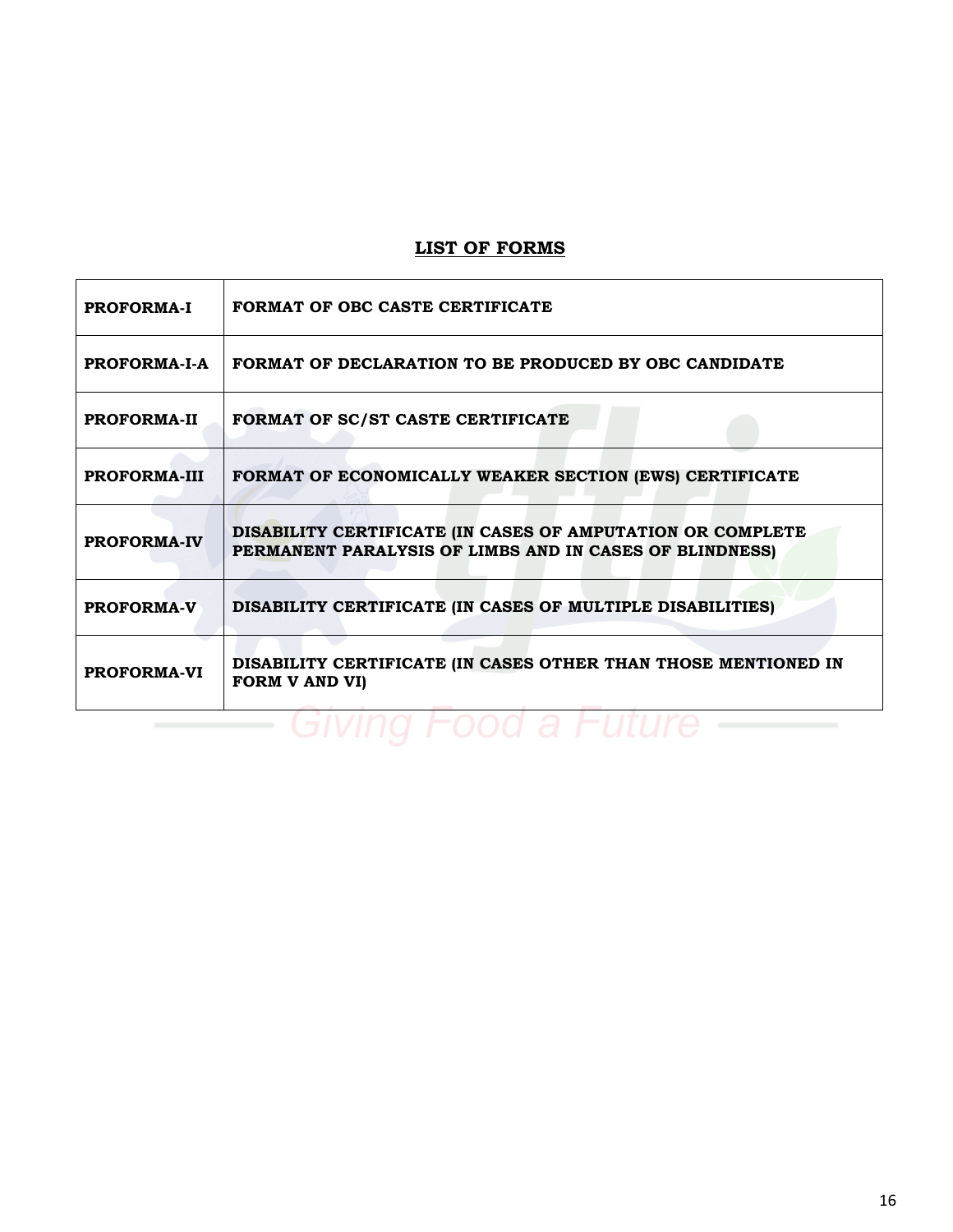### **PROFORMA-I**

## **FORMAT OF CERTIFICATE TO BE PRODUCED BY OTHER BACKWARD CLASSES APPLYING FOR APPOINTMENT TO POSTS UNDER THE GOVERNMENT OF INDIA**

|                                                                                                         |  |  |  | in |
|---------------------------------------------------------------------------------------------------------|--|--|--|----|
|                                                                                                         |  |  |  |    |
|                                                                                                         |  |  |  |    |
| backward class under the Government of India, Ministry of Social Justice and Empowerment's Resolution   |  |  |  |    |
|                                                                                                         |  |  |  |    |
|                                                                                                         |  |  |  |    |
|                                                                                                         |  |  |  |    |
| This is also to certify that he/she does not belong to the persons/sections (Creamy Layer) mentioned in |  |  |  |    |
| column 3 of the Schedule to the Government of India, Department of Personnel & Training OM No.          |  |  |  |    |
| 36012/22/93-Estt. (SCT,) dated 08.09.1993**.                                                            |  |  |  |    |
|                                                                                                         |  |  |  |    |
|                                                                                                         |  |  |  |    |

**Date \_\_\_\_\_\_\_\_\_\_\_\_\_\_\_\_\_ District Magistrate/Deputy Commissioner etc.** 

#### **Seal of Office –**

\*- The Authority issuing the Certificate may have to mention the details of Resolution of Government of India, in which the Caste of candidate is mentioned as OBC.

**\_\_\_\_\_\_\_\_\_\_\_\_\_\_\_\_\_\_\_\_\_\_\_\_\_\_\_\_\_\_\_\_\_\_\_\_\_\_\_\_\_\_\_\_\_\_\_\_\_\_\_\_\_\_\_\_\_\_\_\_\_\_\_\_\_\_\_\_\_\_\_\_\_\_\_\_\_\_\_\_\_\_\_\_\_\_\_\_\_\_\_\_\_\_**

\*\*- As amended from time to time

Note:- The term "ordinarily" used here will have the same meaning as in section 20 of the Representation of the People Act, 1950.

**\_\_\_\_\_\_\_\_\_\_\_\_\_\_\_\_\_\_\_\_\_\_\_\_\_\_\_\_\_\_\_\_\_\_\_\_\_\_\_\_\_\_\_\_\_\_\_\_\_\_\_\_\_\_\_\_\_\_\_\_\_\_\_\_\_\_\_\_\_\_\_\_\_\_\_\_\_\_\_\_\_\_\_\_\_\_\_\_\_\_\_\_\_\_\_\_\_\_**

List of authorities competent to issue Caste Certificates are indicated below:-

- (i) District Magistrate / Additional District Magistrate/ Collector/ Deputy Commissioner / Additional Deputy Commissioner/ Dy. Collector / 1st Class Stipendiary Magistrate / Sub-Divisional Magistrate / Taluka Magistrate / Executive Magistrate /Extra Assistant Commissioner (not below the rank of 1st Class Stipendiary Magistrate)
- (ii) Chief Presidency Magistrate / Additional Chief Presidency Magistrate / Presidency Magistrate.
- (iii) Revenue Officer not below the rank of Tehsildar: and
- (iv) Sub-Divisional Officers of the area where the Candidate and or his family normally resides.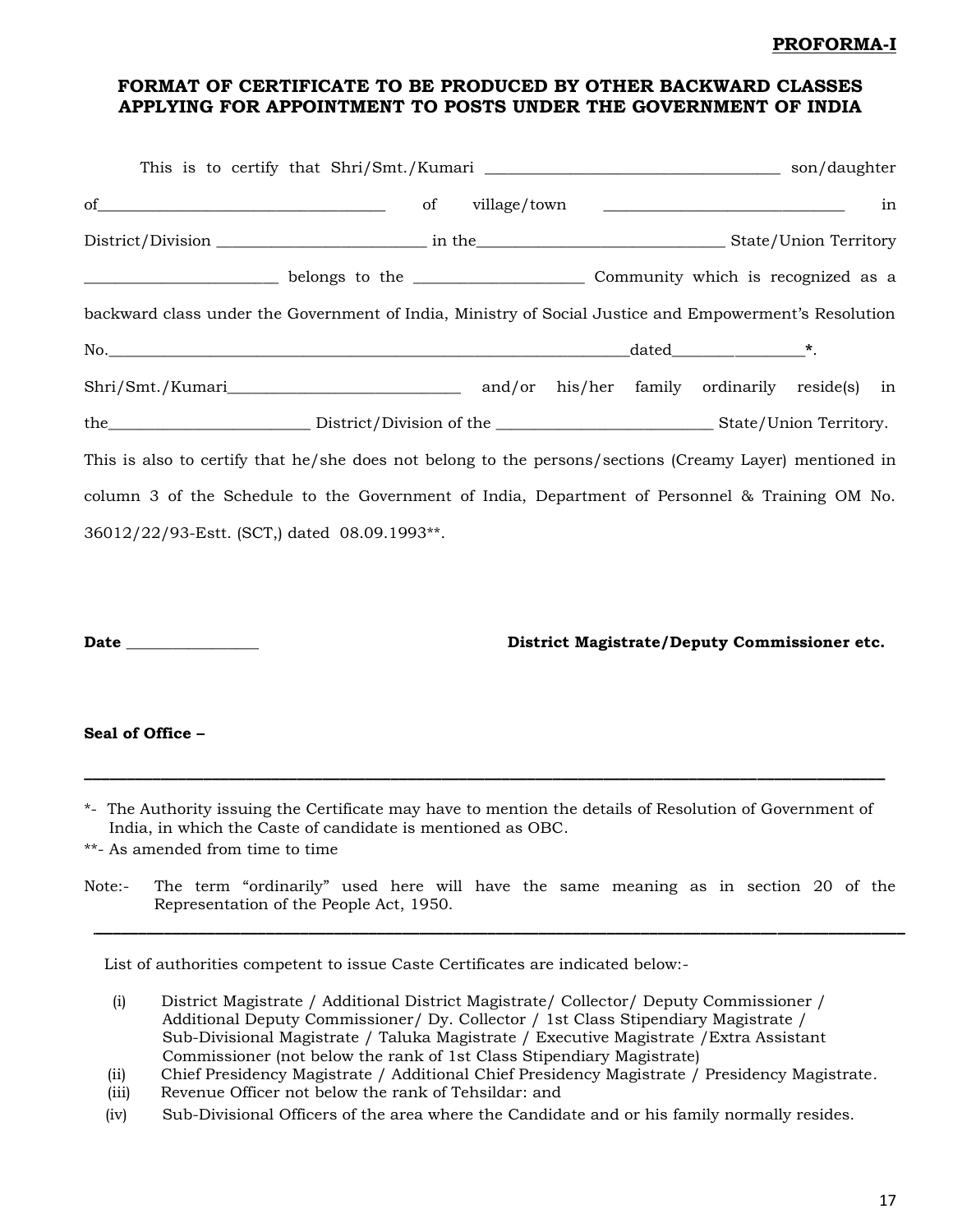## **PROFORMA-I-A**

# **FORM OF DECLARATION TO BE SUBMITTED BY THE OBC CANDIDATE (IN ADDITION TO THE COMMUNITY CERTIFICATE)**

| $\mathbf{I}$ | Son/daughter of Shri                                                                      | resident of |
|--------------|-------------------------------------------------------------------------------------------|-------------|
|              | district                                                                                  | state       |
|              | hereby declare that I belong to the <u>community</u>                                      |             |
|              | which is recognized as a backward class by the Government of India for the purpose of     |             |
|              | reservation in services as per orders contained in Department of Personnel and Training   |             |
|              | Office Memorandum No 36102/22/93-Estt. (SCT) dated 8-9-1993. It is also declared that     |             |
|              | I do not belong to persons/ sections/sections (Creamy Layer) mentioned in column 3 of the |             |
|              | Schedule to the above referred Office Memorandum dated 8-9-1993, O.M. No.                 |             |
|              | 36033/3/2004-Estt. (Res.) dated 9th March, 200, O.M. No. 36033/3/2004-Estt. (Res.)        |             |
|              | dated 14th October, 2008 and OM No. $36033/1/2013$ -Estt. (Res.), dated: 27th May, 2013.  |             |

\_\_\_\_\_\_\_\_\_\_\_\_\_\_\_\_\_\_\_\_\_\_\_\_\_\_\_\_\_\_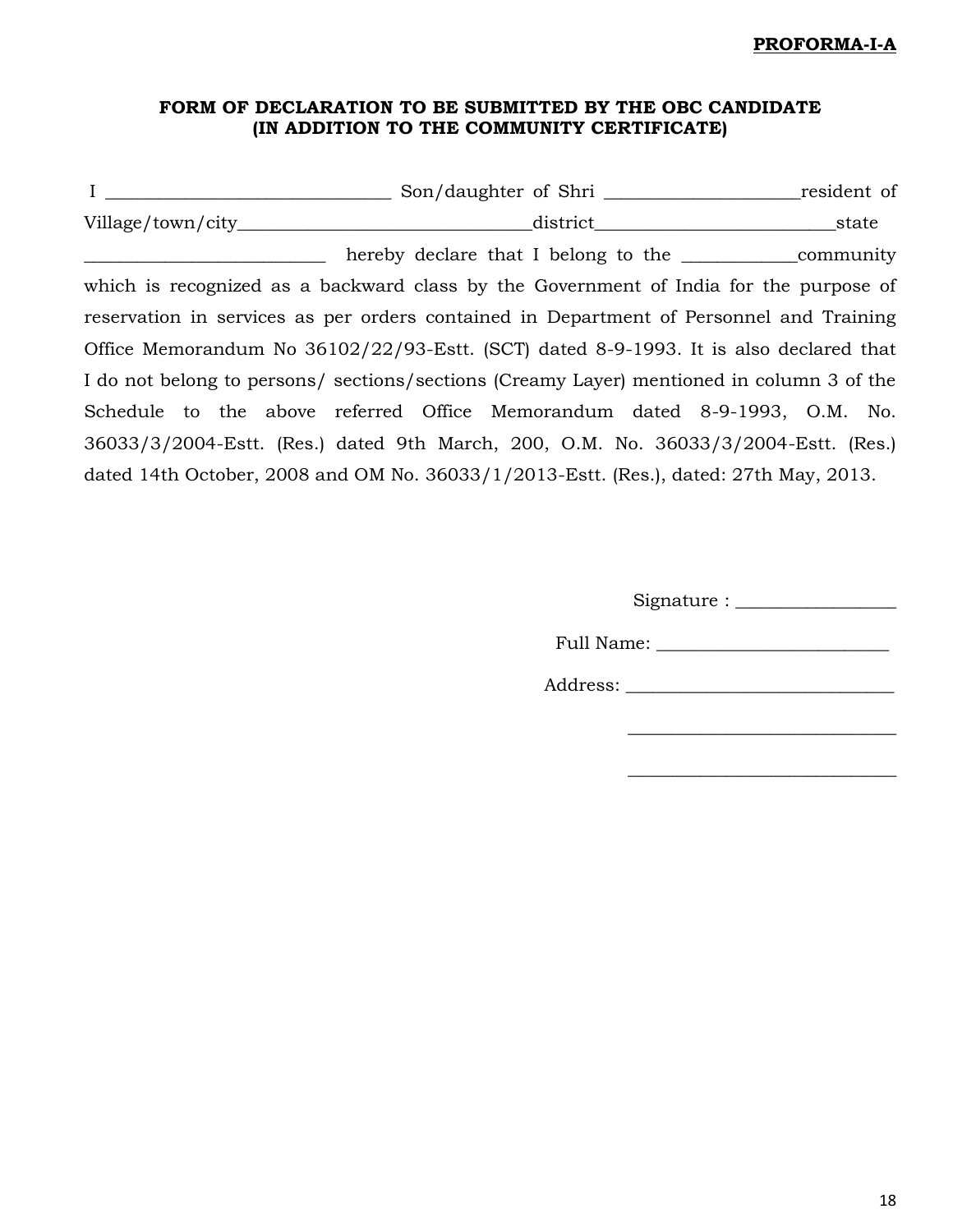## **PROFORMA-II**

## **FORM OF CERTIFICATE TO BE PRODUCED BY SCHEDULED CASTES AND SCHEDULED TRIBES CANDIDATES APPLYING FOR APPOINTMENT TO POSTS UNDER THE GOVERNMENT OF INDIA**

| This is to certify that Shri/Shrimati/Kumari* ___________________________________<br>1.                                                                                                                                                                                                                                                              |    | Son/Daughter of    |
|------------------------------------------------------------------------------------------------------------------------------------------------------------------------------------------------------------------------------------------------------------------------------------------------------------------------------------------------------|----|--------------------|
| Village/Town*                                                                                                                                                                                                                                                                                                                                        | in | District/Division* |
| State/Union Territory* belongs to the<br>of the<br><u> 1989 - Johann Barbara, martin amerikan per</u>                                                                                                                                                                                                                                                |    |                    |
| Caste/Tribe* which is recognised as a Scheduled Caste/Scheduled Tribe* under:                                                                                                                                                                                                                                                                        |    |                    |
| @ The Constitution Scheduled Castes Order, 1950                                                                                                                                                                                                                                                                                                      |    |                    |
| @ The Constitution Scheduled Tribes Order, 1950                                                                                                                                                                                                                                                                                                      |    |                    |
| @ The Constitution (Scheduled Castes) (Union Territories) (Part C States) Order, 1951<br>@ The Constitution (Scheduled Tribes) (Union Territories) (Part C States) Order, 1951                                                                                                                                                                       |    |                    |
| [As amended by the Scheduled Castes and Scheduled Tribes List (Modification Order, 1956; the Bombay<br>Reorganisation Act, 1960, the Punjab Reorganisation Act, 1966, the State of Himachal Pradesh Act, 1970,<br>the North Eastern Areas (Reorganisation) Act, 1971 and the Scheduled Castes and Scheduled Tribes<br>Orders (Amendment) Act, 1976.] |    |                    |
| @ The Constitution (Jammu and Kashmir)* Scheduled Castes Orders, 1956.                                                                                                                                                                                                                                                                               |    |                    |
| @ The Constitution (Andaman and Nicobar Islands)* Scheduled Tribes Order, 1959, as amended by the<br>Scheduled Castes and Scheduled Tribes Orders (Amendment) Act, 1976.                                                                                                                                                                             |    |                    |
| @ The Constitution (Dadra and Nagar Haveli)* Scheduled Castes Order, 1962.                                                                                                                                                                                                                                                                           |    |                    |
| @ The Constitution (Dadra and Nagar Haveli)* Scheduled Tribes Order, 1962.                                                                                                                                                                                                                                                                           |    |                    |
| @ The Constitution (Pondicherry) Scheduled Castes Order, 1964.                                                                                                                                                                                                                                                                                       |    |                    |
| @ The Constitution (Uttar Pradesh) Scheduled Tribes Order, 1967.                                                                                                                                                                                                                                                                                     |    |                    |
| @ The Constitution (Goa, Daman and Diu) Scheduled Castes Order, 1968.                                                                                                                                                                                                                                                                                |    |                    |
| @ The Constitution (Goa, Daman and Diu) Scheduled Tribes Order, 1968.                                                                                                                                                                                                                                                                                |    |                    |
| @ The Constitution (Nagaland) Scheduled Tribes Order, 1970.                                                                                                                                                                                                                                                                                          |    |                    |
| @ The Constitution (Sikkim) Scheduled Castes Order, 1978                                                                                                                                                                                                                                                                                             |    |                    |
| @ The Constitution (Sikkim) Scheduled Tribes Order, 1978                                                                                                                                                                                                                                                                                             |    |                    |
| @ The Constitution (Jammu & Kashmir) Scheduled Tribes Order, 1989.                                                                                                                                                                                                                                                                                   |    |                    |
| @ The Constitution (SC) Orders (Amendment) Act, 1990.                                                                                                                                                                                                                                                                                                |    |                    |
| @ The Constitution (ST) Orders (Amendment) Ordinance Act, 1991.                                                                                                                                                                                                                                                                                      |    |                    |
| @ The Constitution (ST) Orders (Second Amendment) Act, 1991                                                                                                                                                                                                                                                                                          |    |                    |
| @ The Constitution (ST) Orders (Amendment) Ordinance Act, 1996.                                                                                                                                                                                                                                                                                      |    |                    |
| @ The Scheduled Castes and Scheduled Tribes Orders (Amendment) Act, 2002                                                                                                                                                                                                                                                                             |    |                    |
| @ The Constitution (Scheduled Castes) Orders (Amendment) Act, 2002.                                                                                                                                                                                                                                                                                  |    |                    |
| @ The Constitution (Scheduled Castes and Scheduled Tribes) Orders (Amendment) Act, 2002<br>@ The Constitution (Scheduled Castes) Orders (Second Amendment) Act, 2002.                                                                                                                                                                                |    |                    |
| @ The Constitution (Scheduled Castes) Order (Amendment) Act, 2007                                                                                                                                                                                                                                                                                    |    |                    |
|                                                                                                                                                                                                                                                                                                                                                      |    |                    |
| %2.<br>Applicable in the case of Scheduled Castes/Scheduled Tribes persons who have migrated from<br>one State/Union Territory Administration.                                                                                                                                                                                                       |    |                    |
| This certificate is issued on the basis of the Scheduled Castes/Scheduled Tribes Certificate issued to                                                                                                                                                                                                                                               |    |                    |
|                                                                                                                                                                                                                                                                                                                                                      |    |                    |
| 1 District/Division* 1 District/Division* 1 District/Division*                                                                                                                                                                                                                                                                                       |    |                    |
|                                                                                                                                                                                                                                                                                                                                                      |    |                    |
| Caste/Tribe* which is recognised as a Scheduled Caste/Scheduled Tribe in the                                                                                                                                                                                                                                                                         |    |                    |

State/Union Territory\* issued by the \_\_\_\_\_\_\_\_\_\_\_\_\_\_\_\_ dated \_\_\_\_\_\_\_\_\_\_\_\_\_\_\_\_\_\_ .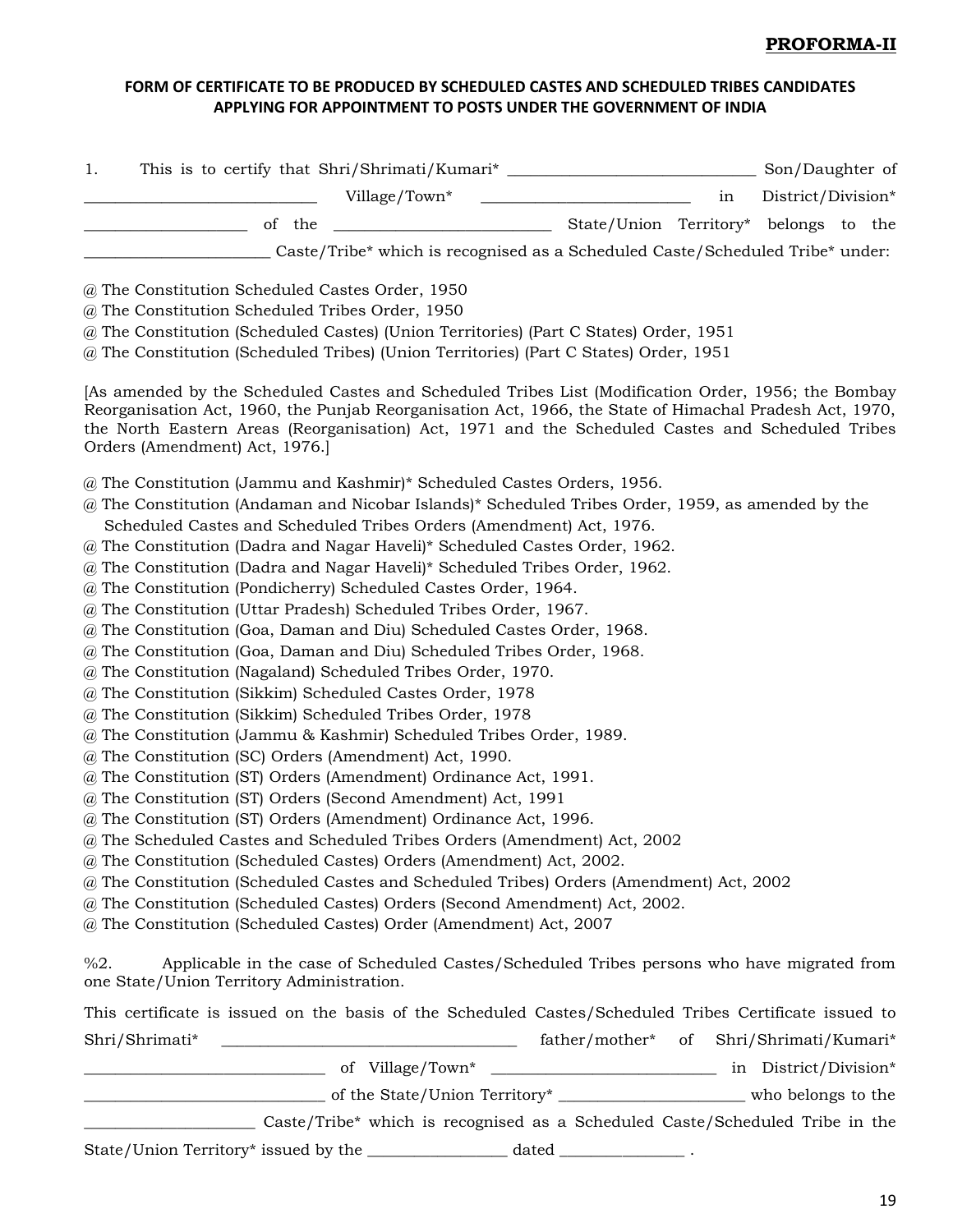|                                                     |  | $\sigma^*$ | his/her* family       |  |
|-----------------------------------------------------|--|------------|-----------------------|--|
|                                                     |  |            |                       |  |
|                                                     |  |            |                       |  |
|                                                     |  |            |                       |  |
|                                                     |  |            | Signature             |  |
|                                                     |  |            |                       |  |
|                                                     |  |            | (With seal of Office) |  |
| State/Union Territory _________________             |  |            |                       |  |
|                                                     |  |            |                       |  |
| *Please delete the words, which are not applicable. |  |            |                       |  |
| @ Please quote specific Presidential Order          |  |            |                       |  |
| % Delete the Paragraph, which is not applicable.    |  |            |                       |  |

NOTE: The term "ordinarily reside"(s) used here will have the same meaning as in Section 20 of the Representation of People Act, 1950

#### **\*\* List of authorities empowered to issue Scheduled Caste/Scheduled Tribe Certificates :**

1. District Magistrate/Additional District Magistrate/Collector/Deputy Commissioner/Additional Deputy Commissioner/Deputy Collector/1st Class Stipendary Magistrate/Sub-Divisional Magistrate/Taluka Magistrate/Executive Magistrate/Extra Assistant Commissioner.(not below the rank of 1st Class Stipendary Magistrate)

**\_\_\_\_\_\_\_\_\_\_\_\_\_\_\_\_\_\_\_\_\_\_\_\_\_\_\_\_\_\_\_\_\_\_\_\_\_\_\_\_\_\_\_\_\_\_\_\_\_\_\_\_\_\_\_\_\_\_\_\_\_\_\_\_\_\_\_\_\_\_\_\_\_\_\_\_\_\_\_\_\_\_\_\_\_\_\_\_\_\_\_\_\_\_**

**\_\_\_\_\_\_\_\_\_\_\_\_\_\_\_\_\_\_\_\_\_\_\_\_\_\_\_\_\_\_\_\_\_\_\_\_\_\_\_\_\_\_\_\_\_\_\_\_\_\_\_\_\_\_\_\_\_\_\_\_\_\_\_\_\_\_\_\_\_\_\_\_\_\_\_\_\_\_\_\_\_\_\_\_\_\_\_\_\_\_\_\_\_\_**

- 2. Chief Presidency Magistrate/Additional Chief Presidency Magistrate/Presidency Magistrate.
- 3. Revenue Officer not below the rank of Tehsildar.
- 4. Sub-Divisional Officer of the area where the candidate and/or his family normally resides.
- 5. Administrator / Secretary to Administrator/Development Officer (Lakshadweep Islands).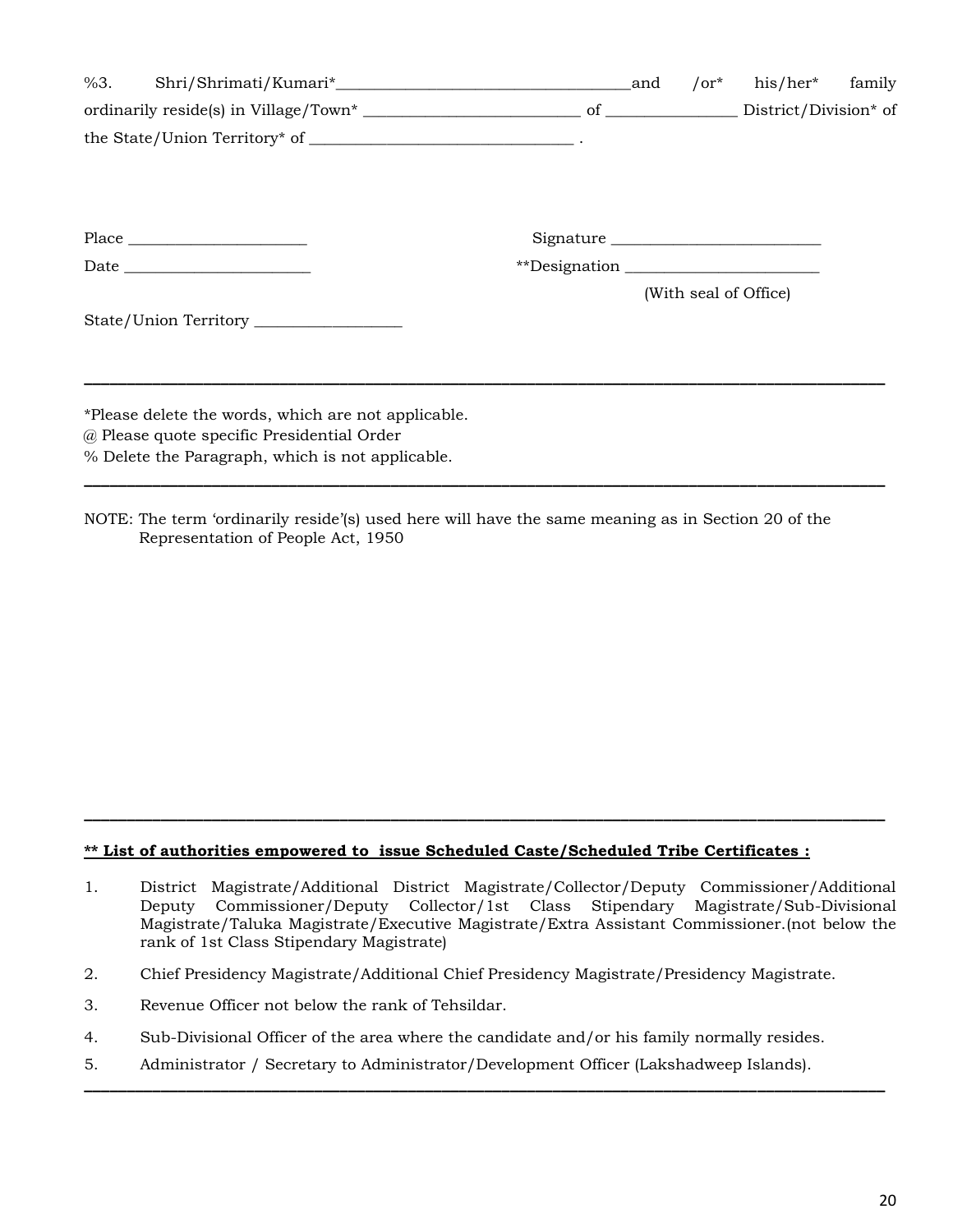#### **PROFORMA-III**

### **GOVERNMENT OF ……………. (NAME & ADDRESS OF THE AUTHORITY ISSUING THE CERTIFICATE)**

# **INCOME & ASSET CERTIFICATE TO BE PRODUCED BY ECONOMICALLY WEAKER SECTIONS**

Certificate No\_\_\_\_\_\_\_\_\_\_\_\_\_\_\_ Date……..……………..

Recent Passport size attested photograph of the applicant

### VALID FOR THE YEAR

This is to certify that Shri/Smt./Kumari \_\_\_\_\_\_\_\_\_\_\_\_\_\_\_\_\_\_\_\_\_\_\_\_ Son/daughter/wife of

\_\_\_\_\_\_\_\_\_\_\_\_\_\_\_\_\_\_\_\_\_\_\_ permanent resident of \_\_\_\_\_\_\_\_\_\_\_\_\_\_\_\_\_\_\_Village/Street \_\_\_\_\_\_\_\_\_\_\_\_\_\_\_

Post Office \_\_\_\_\_\_\_\_\_\_\_\_\_\_\_\_\_ District \_\_\_\_\_\_\_\_\_\_\_\_\_\_\_\_\_\_\_\_\_\_\_\_\_\_\_\_ in the State/Union Territory

\_\_\_\_\_\_\_\_\_\_\_\_\_\_\_\_\_\_\_\_\_\_\_\_\_\_\_ Pin Code \_\_\_\_\_\_\_\_\_\_\_\_\_\_\_ whose photograph is attested below

belongs to Economically Weaker Sections, since the gross annual Income\* of his/her "family"\*\*\* is below Rs. 8 lakh (Rupees Eight Lakh only) for the financial year \_\_\_\_\_\_\_\_\_\_\_\_\_\_\_. His / her

family does not own or possess any of the following assets\*\*\*;

- I. 5 acres of agricultural land and above;
- II. Residential flat of 1000 sq. ft. and above;
- III. Residential plot of 100 sq. yards and above in notified municipalities;
- IV. Residential plot of 200 sq. yards and above in areas other than the notified municipalities.

2. Shri/Smt./Kumari \_\_\_\_\_\_\_\_\_\_\_\_\_\_\_\_\_\_\_\_\_\_\_\_\_\_\_\_\_\_\_\_ belongs to the \_\_\_\_\_\_\_\_\_\_\_\_\_\_\_\_\_\_\_\_ caste which is not recognized as a Scheduled Caste, Scheduled Tribe and Other Backward Classes (Central List).

Signature with seal of Office \_\_\_\_\_\_\_\_\_\_\_\_\_\_\_\_\_\_\_\_\_\_\_\_\_\_

Name  $\Box$ 

Designation \_\_\_\_\_\_\_\_\_\_\_\_\_\_\_\_\_\_\_\_\_

**\_\_\_\_\_\_\_\_\_\_\_\_\_\_\_\_\_\_\_\_\_\_\_\_\_\_\_\_\_\_\_\_\_\_\_\_\_\_\_\_\_\_\_\_\_\_\_\_\_\_\_\_\_\_\_\_\_\_\_\_\_\_\_\_\_\_\_\_\_\_\_\_\_\_\_\_\_\_\_\_\_\_\_\_\_\_\_\_\_\_\_\_\_\_** \*Note 1: Income covered all sources i.e. salary, agriculture, business, profession, etc.

- \*\*Note 2: The term "**Family**" for this purpose include the person, who seeks benefit of reservation, his/her parents and siblings below the age of 18 years as also his/ her spouse and children below the age of 18 years.
- \*\*\*Note 3: The property held by a "Family" in different locations or different places / cities have been clubbed while applying the land or property holding test to determine EWS status.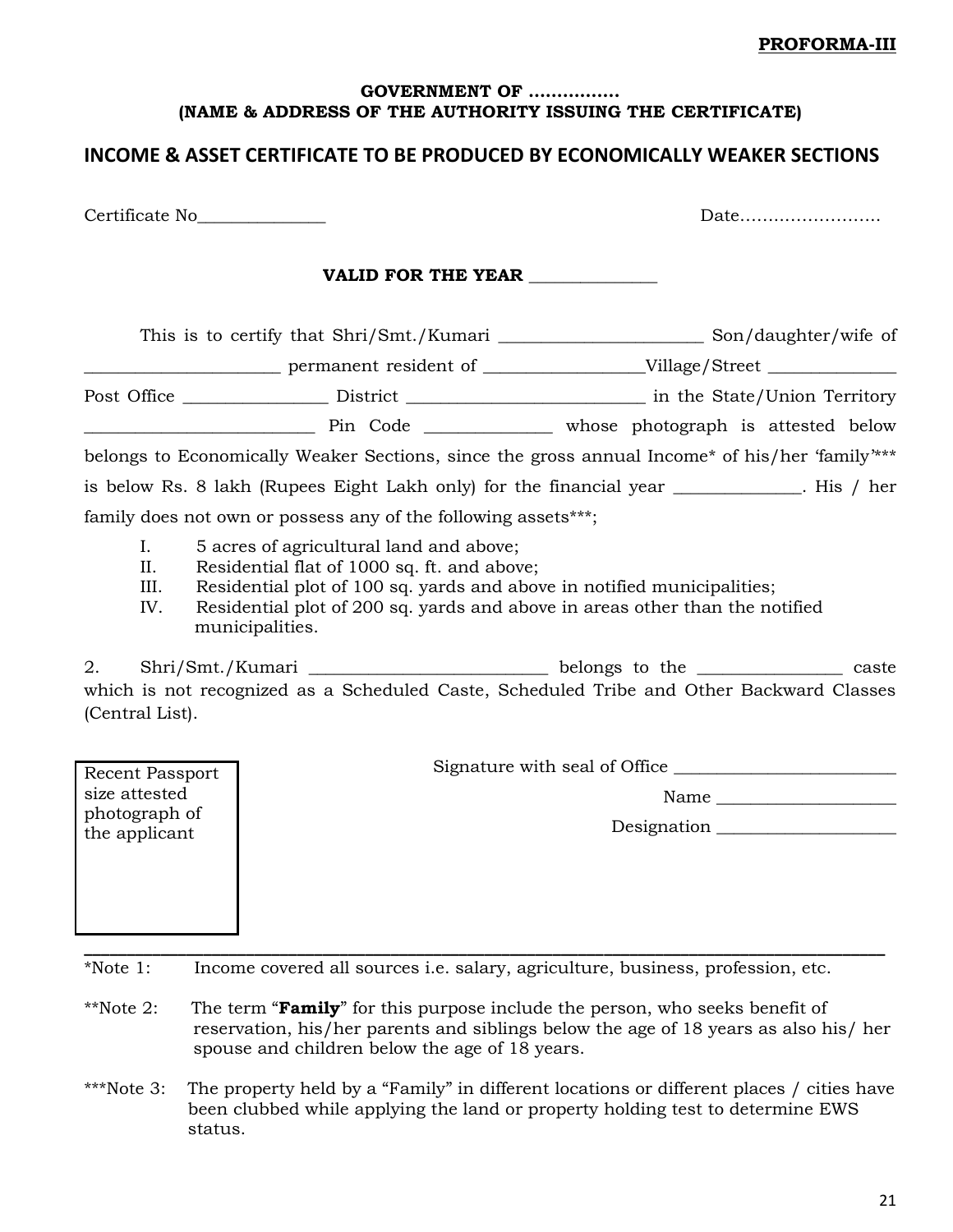## **FORM-V**

### Certificate of Disability **(In cases of amputation or complete permanent paralysis of limbs or dwarfism and in cases of blindness)**

# **(NAME AND ADDRESS OF THE MEDICAL AUTHORITY ISSUING THE CERTIFICATE)**

|                                                                               |                                                                                        | Recent PP Size<br>Attested<br>Photograph<br>(Showing face only)<br>of the Person with<br>disability |
|-------------------------------------------------------------------------------|----------------------------------------------------------------------------------------|-----------------------------------------------------------------------------------------------------|
|                                                                               |                                                                                        |                                                                                                     |
|                                                                               | This is to certify that I have carefully examined                                      |                                                                                                     |
|                                                                               | Shri/Smt/Kum son/wife/daughter of                                                      |                                                                                                     |
|                                                                               |                                                                                        |                                                                                                     |
|                                                                               |                                                                                        |                                                                                                     |
|                                                                               | Permanent Resident of House No. _________________Ward/Village/Street_____________      |                                                                                                     |
|                                                                               |                                                                                        |                                                                                                     |
|                                                                               | photograph is affixed above, and am satisfied that:                                    |                                                                                                     |
| $(A)$ He/she is a case of:                                                    |                                                                                        |                                                                                                     |
| Locomotor Disability<br>$\bullet$<br>Dwarfis<br>$\bullet$<br><b>Blindness</b> | (Please tick as applicable)                                                            |                                                                                                     |
| (B) The diagnosis in his/her case is                                          |                                                                                        |                                                                                                     |
|                                                                               |                                                                                        |                                                                                                     |
|                                                                               | permanent locomotor disability/dwarfism/blindness in relation to his/ her_____________ |                                                                                                     |
|                                                                               |                                                                                        |                                                                                                     |

to be specified).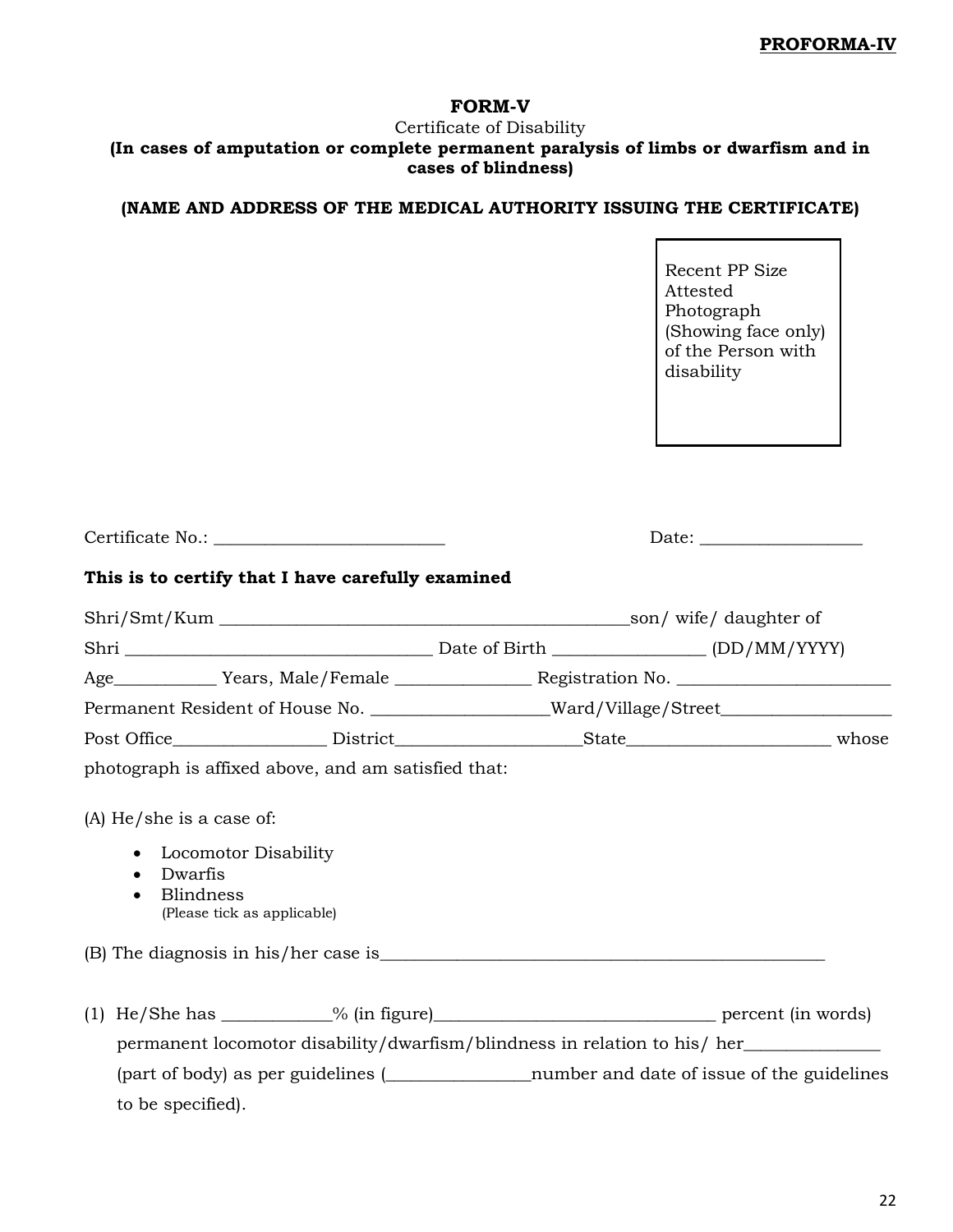(2) The applicant has submitted the following document as proof of residence:

| <b>Nature of Document</b> | Date of Issue | Details of authority issuing certificate |
|---------------------------|---------------|------------------------------------------|
|                           |               |                                          |

(Signature and Seal of Authorised Signatory of notified Medical Authority)

|                                          | Signature/Thumb impression of |  |  |  |  |  |  |
|------------------------------------------|-------------------------------|--|--|--|--|--|--|
|                                          | the person in whose favour    |  |  |  |  |  |  |
| certificate of disability certificate is |                               |  |  |  |  |  |  |
| issued.                                  |                               |  |  |  |  |  |  |
|                                          |                               |  |  |  |  |  |  |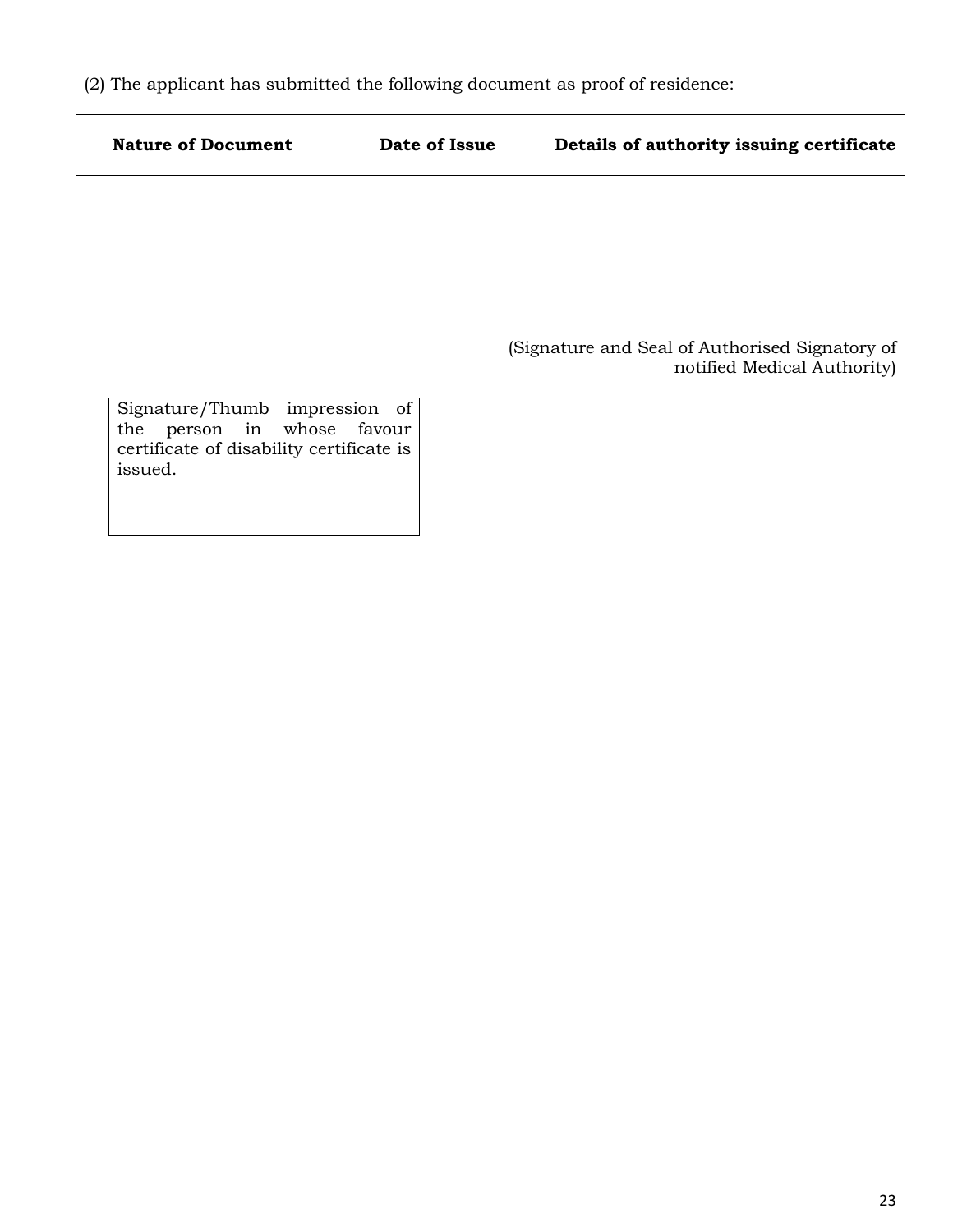### **FORM-VI** Certificate of Disability **(In cases of multiple disabilities)**

## **(NAME AND ADDRESS OF THE MEDICAL AUTHORITY ISSUING THE CERTIFICATE)**

Recent Passport Size Attested Photograph (Showing face only) of the Person with disability

|                                |  |  |  |  | 1. This is to certify that we have carefully examined Shri/Smt/Kum                                   |
|--------------------------------|--|--|--|--|------------------------------------------------------------------------------------------------------|
|                                |  |  |  |  |                                                                                                      |
|                                |  |  |  |  | Date of Birth_________________ (DD/MM/YYYY) _________ Age_____________ Years, Male/Female            |
|                                |  |  |  |  |                                                                                                      |
|                                |  |  |  |  | _______________________Ward/Village/Street_______________________PostOffice_________________________ |
|                                |  |  |  |  |                                                                                                      |
| above, and are satisfied that: |  |  |  |  |                                                                                                      |

(A) He/she is a Case of Multiple Disability. His/her extent of permanent physical impairment/ disability has been evaluated as per guidelines (\_\_\_\_\_\_\_\_\_\_\_\_\_\_\_\_\_\_\_\_\_\_\_\_\_\_number and date of issue of the guidelines to be specified) for the disabilities ticked below, and is shown against the relevant disability in the table below: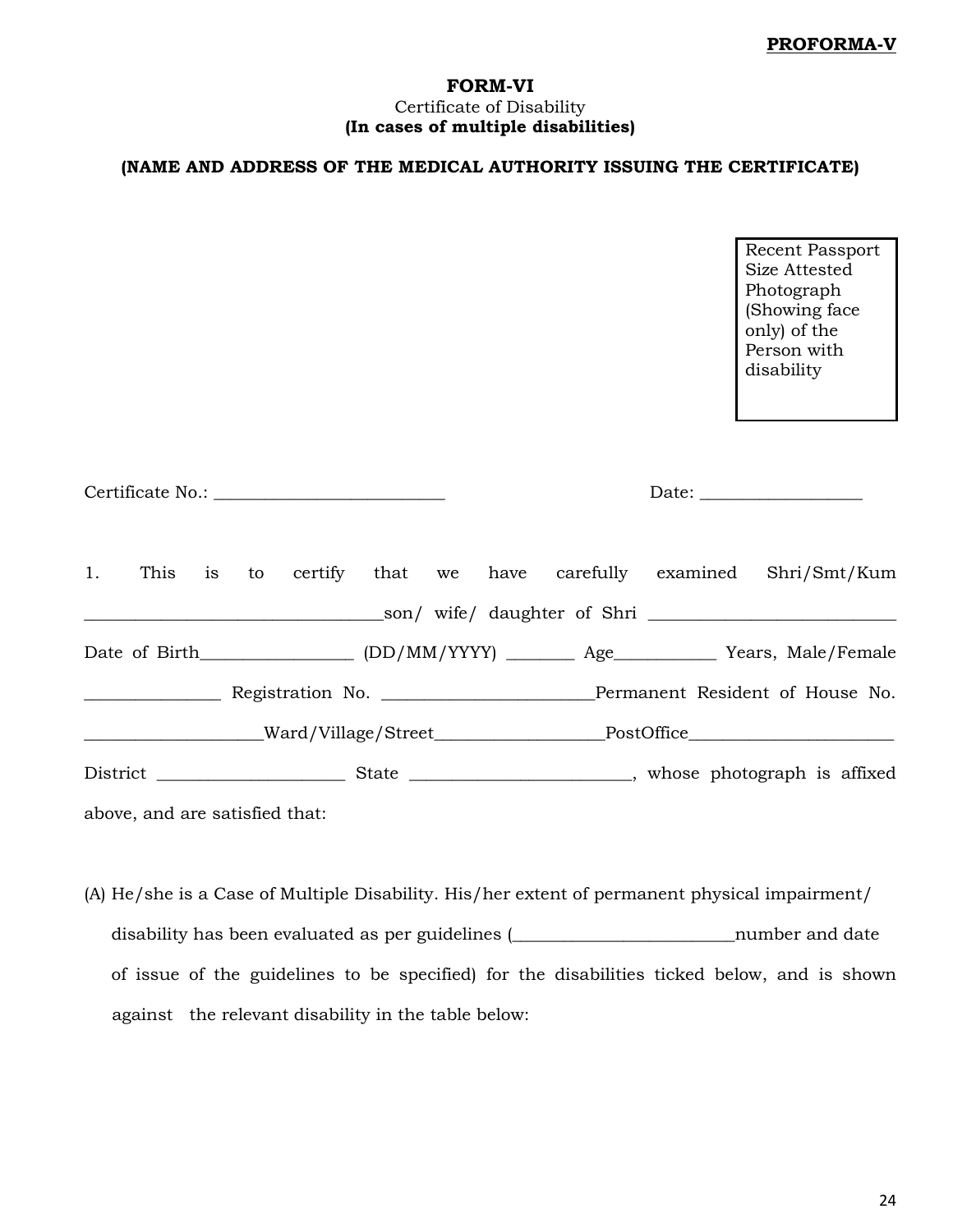| S.<br><b>No</b> | <b>Disability</b>                  | <b>Affected</b><br>part of<br>body | <b>Diagnosis</b> | Permanent physical<br>impairment/mental<br>disability (in %) |
|-----------------|------------------------------------|------------------------------------|------------------|--------------------------------------------------------------|
| 1.              | Locomotor disability               | $\omega$                           |                  |                                                              |
| 2.              | Muscular Dystrophy                 |                                    |                  |                                                              |
| 3.              | Leprosy cured                      |                                    |                  |                                                              |
| 4.              | Dwarfism                           |                                    |                  |                                                              |
| 5.              | Cerebral Palsy                     |                                    |                  |                                                              |
| 6.              | Acid attack Victim                 |                                    |                  |                                                              |
| 7.              | Low vision                         | $\#$                               |                  |                                                              |
| 8.              | <b>Blindness</b>                   | #                                  |                  |                                                              |
| 9.              | Deaf                               | £                                  |                  |                                                              |
| 10.             | Hard of Hearing                    | $\pounds$                          |                  |                                                              |
| 11.             | Speech and Language disability     |                                    |                  |                                                              |
| 12.             | <b>Intellectual Disability</b>     |                                    |                  |                                                              |
| 13.             | Specific Learning Disability       |                                    |                  |                                                              |
| 14.             | Autism Spectrum Disorder           |                                    |                  |                                                              |
| 15.             | Mental illness                     |                                    |                  |                                                              |
| 16.             | Chronic Neurological<br>Conditions |                                    |                  |                                                              |
| 17.             | Multiple sclerosis                 |                                    |                  |                                                              |
| 18.             | Parkinson's disease                |                                    |                  |                                                              |
| 19.             | Haemophilia                        |                                    |                  |                                                              |
| 20.             | Thalassemia                        |                                    |                  |                                                              |
| 21.             | Sickle Cell disease                |                                    |                  |                                                              |

(B) In the light of the above, his /her over all permanent physical impairment as per guidelines (\_\_\_\_\_\_\_\_\_\_\_\_\_\_number and date of issue of the guidelines to be specified), is as follows:- In figures:- .\_\_\_\_\_\_\_\_\_\_\_\_\_\_\_\_\_\_\_\_\_\_percent

In words:- .\_\_\_\_\_\_\_\_\_\_\_\_\_\_\_\_\_\_\_\_\_\_\_\_\_\_\_\_\_\_\_\_\_\_\_\_\_\_\_\_\_\_\_\_\_\_\_\_\_\_\_\_\_\_\_percent

2. This condition is progressive/ non-progressive/ likely to improve / not likely to improve.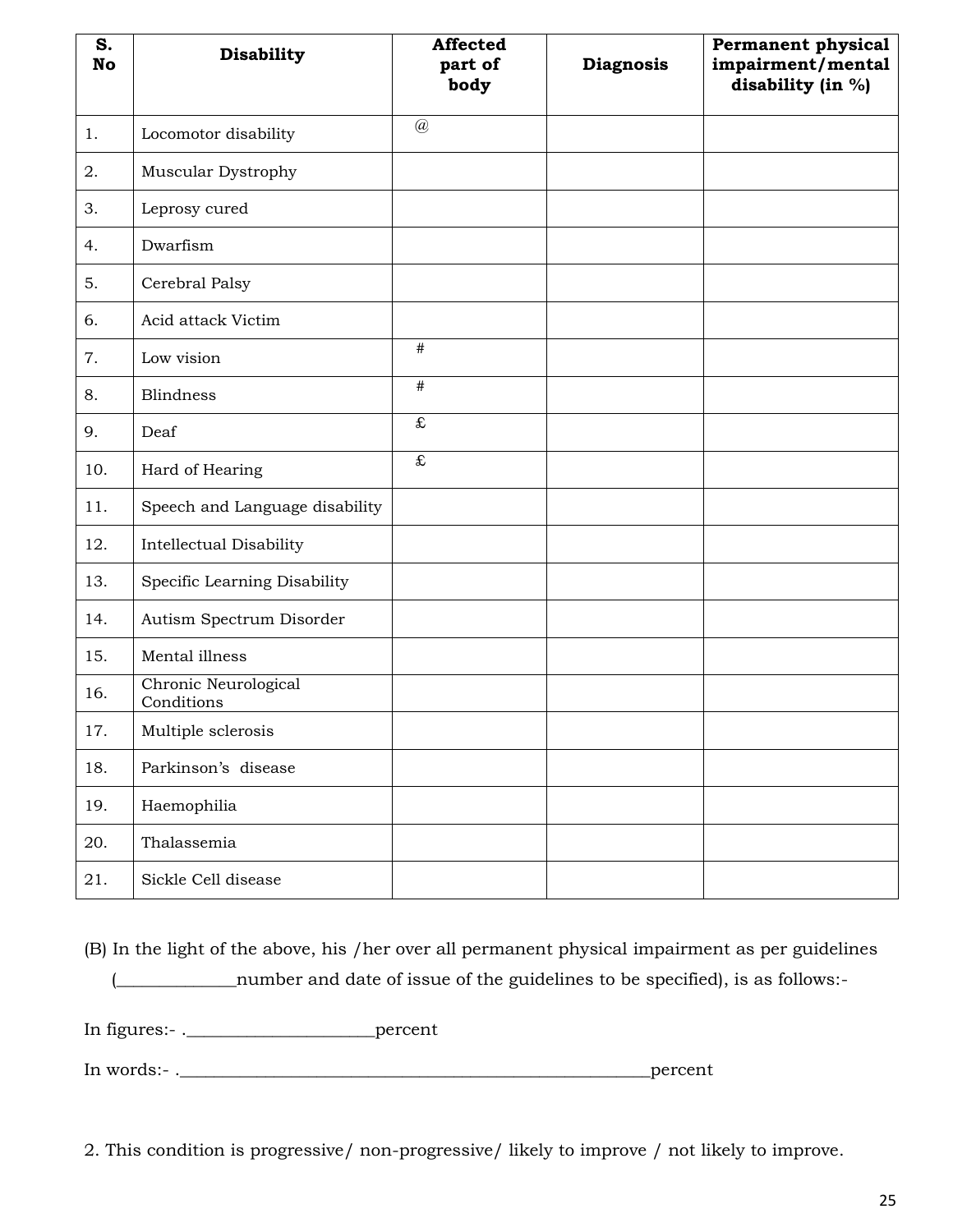- 3. Reassessment of disability is :
	- (i) not necessary, or (ii) is recommended/ after \_\_\_\_\_\_\_\_\_\_\_\_\_\_\_\_\_ years\_\_\_\_\_\_\_\_\_\_\_\_\_\_\_\_\_\_\_\_\_\_months, and therefore this certificate shall be valid till\_\_\_\_\_\_\_\_\_\_\_\_\_\_\_\_\_\_\_\_\_ (DD)/(MM)/(YY)
		- @ e.g. Left/right/both arms/legs
		- e.g. Single eye
		- £ e.g. Left/Right/both ears
- 4. The applicant has submitted the following document as proof of residence:-

| <b>Nature of Document</b> | Date of Issue | Details of authority issuing certificate |
|---------------------------|---------------|------------------------------------------|
|                           |               |                                          |

5. Signature and seal of the Medical Authority.

| Name and seal of Member | Name and seal of Member | Name and seal of the Chairperson |
|-------------------------|-------------------------|----------------------------------|

| Signature/Thumb                      |
|--------------------------------------|
| impression of the                    |
| person in whose                      |
| favour certificate                   |
| of disability certificate is issued. |
|                                      |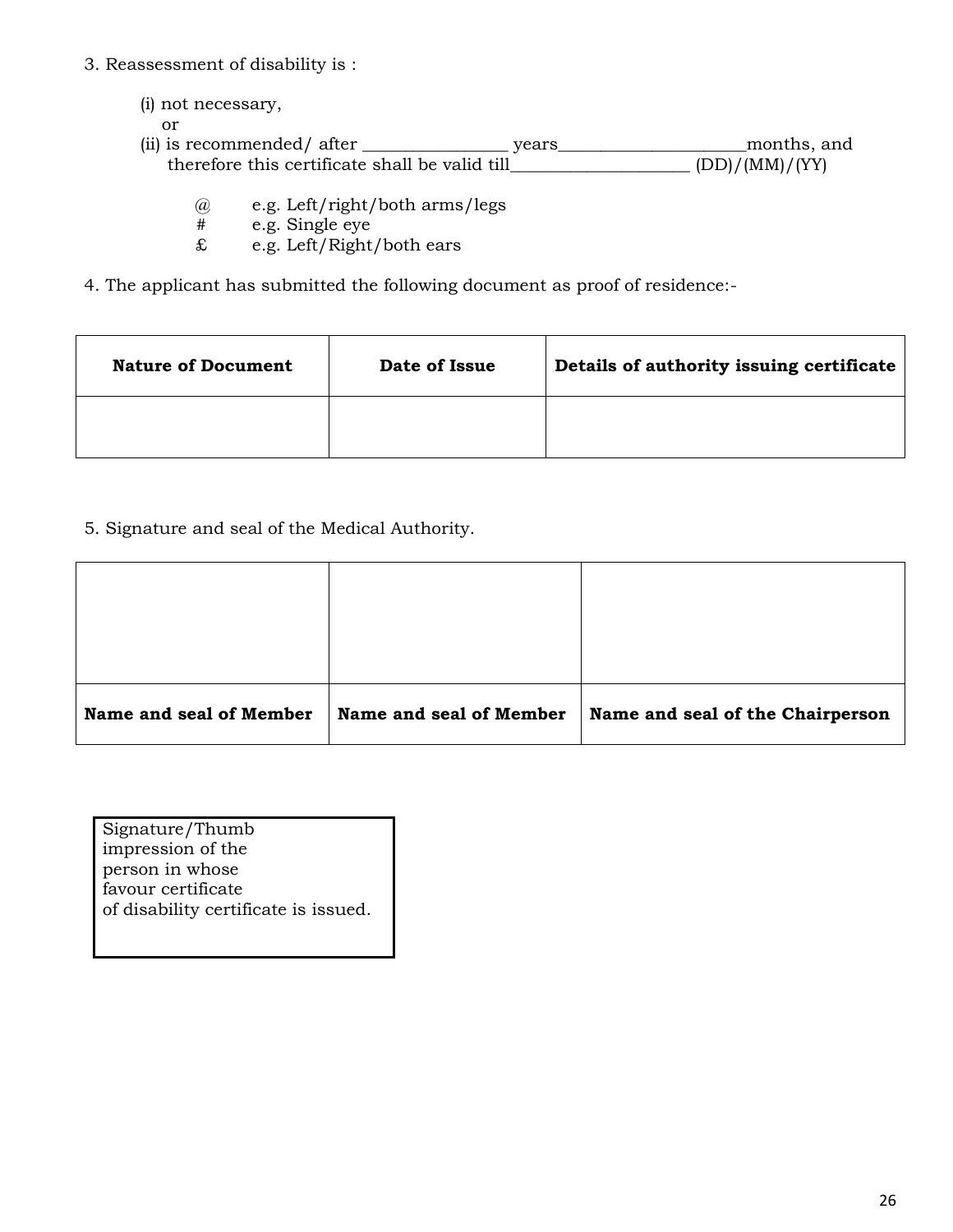### **FORM-VII** Certificate of Disability **(IN CASES OTHER THAN THOSE MENTIONED IN FORMS V AND VI)**

# **(NAME AND ADDRESS OF THE MEDICAL AUTHORITY ISSUING THE CERTIFICATE)**

Recent PP Size Attested Photograph (Showing face only) of the Person with disability

|  |  |                                                                  |  |  | 1. This is to certify that I have carefully examined Shri/Smt/Kum                                    |
|--|--|------------------------------------------------------------------|--|--|------------------------------------------------------------------------------------------------------|
|  |  |                                                                  |  |  |                                                                                                      |
|  |  |                                                                  |  |  |                                                                                                      |
|  |  |                                                                  |  |  |                                                                                                      |
|  |  |                                                                  |  |  | _______________________Ward/Village/Street_______________________PostOffice_________________________ |
|  |  |                                                                  |  |  |                                                                                                      |
|  |  |                                                                  |  |  | above and am satisfied that he/she is a case of ________________________________ Disability.         |
|  |  |                                                                  |  |  | His/her extent of percentage physical impairment/disability has been evaluated as per                |
|  |  |                                                                  |  |  | guidelines ( <i>widelines</i> ( <i>widelines</i> ( <i>widelines</i> to be specified)                 |
|  |  | and is shown against the relevant disability in the table below: |  |  |                                                                                                      |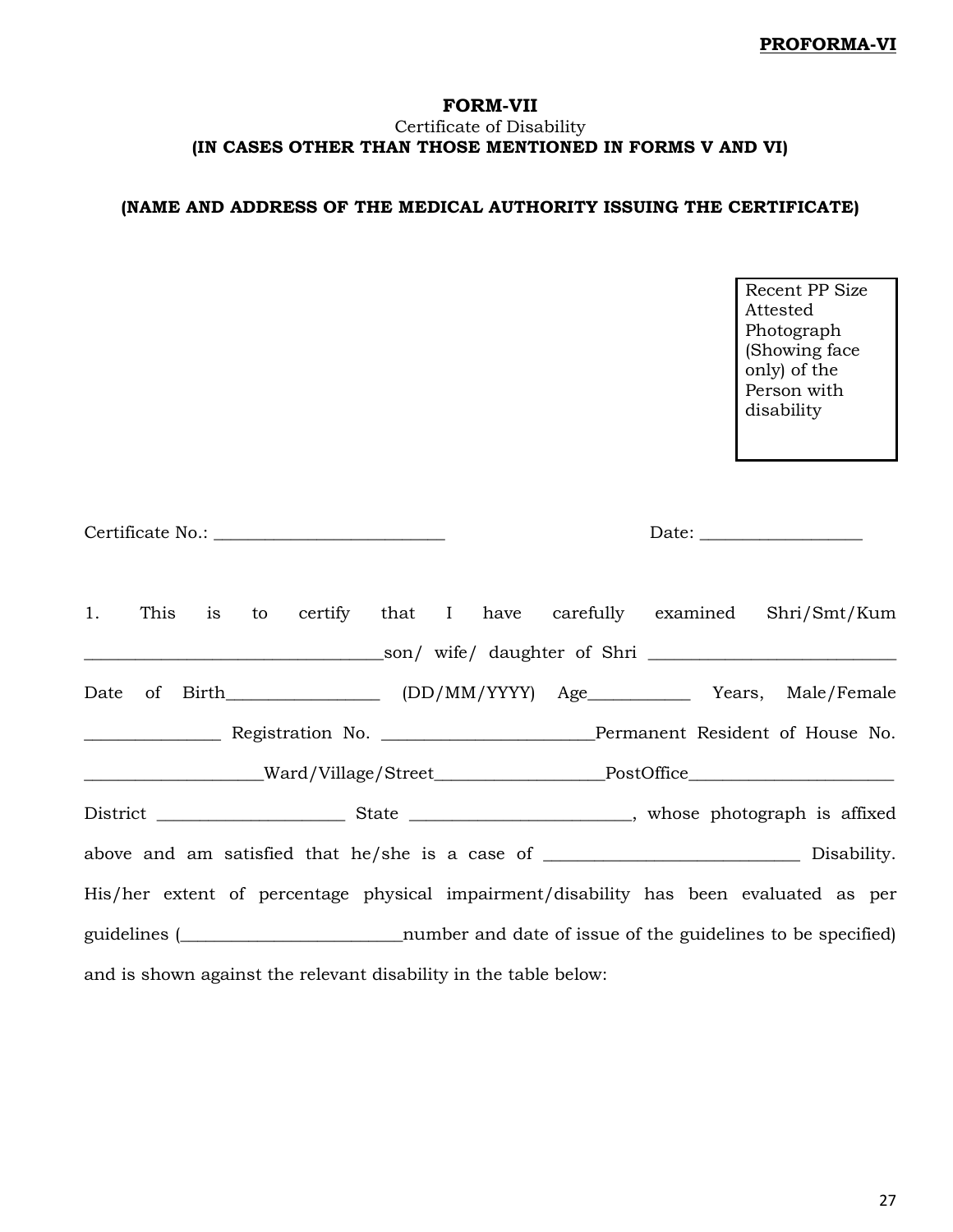| S.<br><b>No</b> | <b>Disability</b>                  | <b>Affected</b><br>part of<br>body | <b>Diagnosis</b> | Permanent physical<br>impairment/mental<br>disability (in %) |
|-----------------|------------------------------------|------------------------------------|------------------|--------------------------------------------------------------|
| 1.              | Locomotor disability               | $\overline{a}$                     |                  |                                                              |
| 2.              | Muscular Dystrophy                 |                                    |                  |                                                              |
| 3.              | Leprosy cured                      |                                    |                  |                                                              |
| 4.              | Cerebral Palsy                     |                                    |                  |                                                              |
| 5.              | Acid attack Victim                 |                                    |                  |                                                              |
| 6.              | Low vision                         | $\#$                               |                  |                                                              |
| 7.              | Deaf                               | $\overline{\mathbf{f}}$            |                  |                                                              |
| 8.              | Hard of Hearing                    | $\overline{\mathbf{f}}$            |                  |                                                              |
| 9.              | Speech and Language disability     |                                    |                  |                                                              |
| 10.             | <b>Intellectual Disability</b>     |                                    |                  |                                                              |
| 11.             | Specific Learning Disability       |                                    |                  |                                                              |
| 12.             | Autism Spectrum Disorder           |                                    |                  |                                                              |
| 13.             | Mental illness                     |                                    |                  |                                                              |
| 14.             | Chronic Neurological<br>Conditions |                                    |                  |                                                              |
| 15.             | Multiple sclerosis                 |                                    |                  |                                                              |
| 16.             | Parkinson's disease                |                                    |                  |                                                              |
| 17.             | Haemophilia                        |                                    |                  |                                                              |
| 18.             | Thalassemia                        |                                    |                  |                                                              |
| 19.             | Sickle Cell disease                |                                    |                  |                                                              |

(Please strike out the disabilities which are not applicable.)

2. The above condition is progressive/ non-progressive/ likely to improve/not likely to improve.

- 3. Reassessment of disability is:
	- (i) not necessary

Or